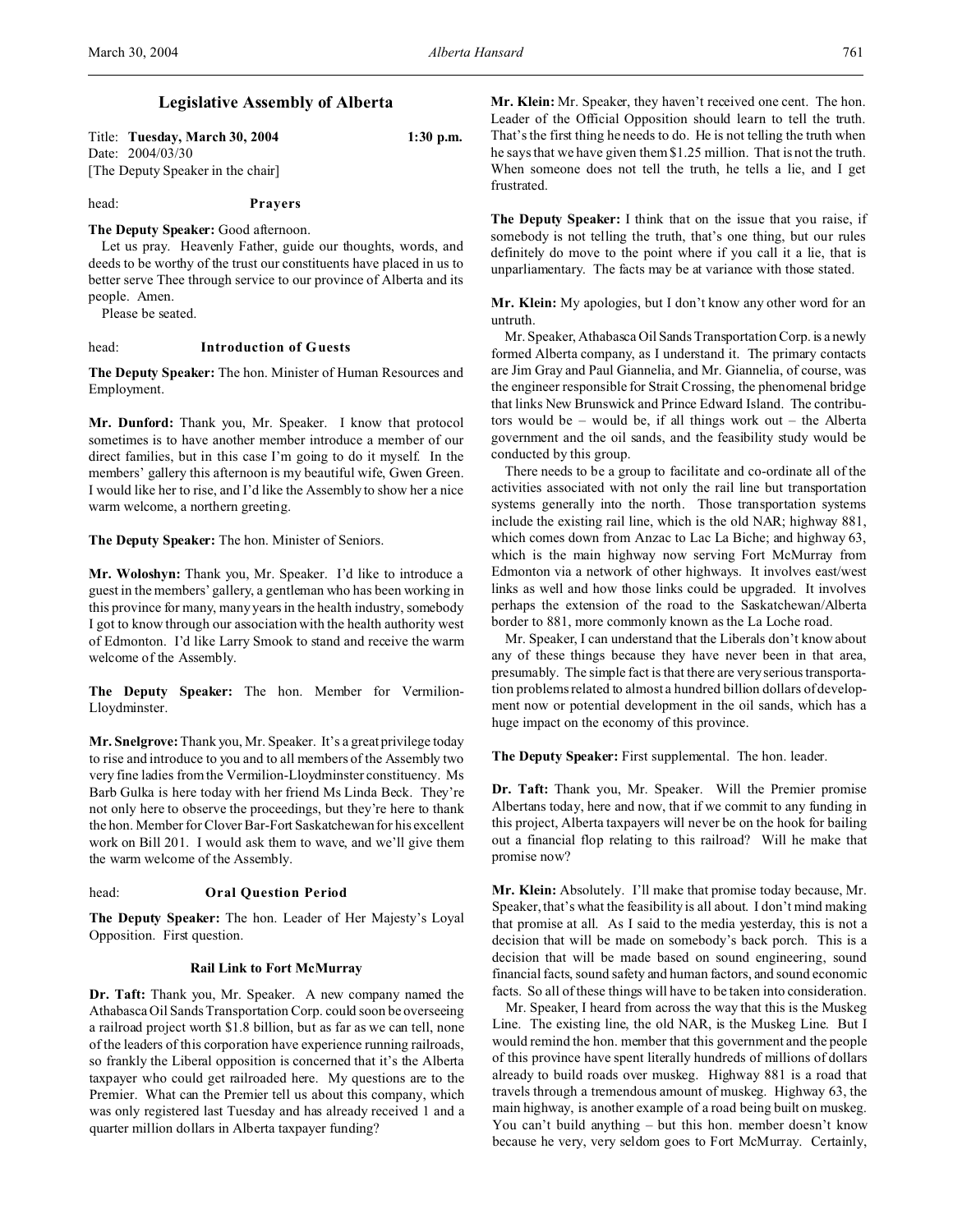he's not invited up there. Maybe he will be now that they have a Liberal candidate up there.

**The Deputy Speaker:** Final supplemental on this question. The hon. leader.

**Dr. Taft:** Thank you, Mr. Speaker. Well, given that this company is already on record as backing this railroad, isn't it a conflict of interest for us to be paying for them to study their own project? Shouldn't we be going to a third party instead?

Thank you.

**Mr. Klein:** Mr. Speaker, this was their initiative, and quite frankly it's an initiative that I thought was long overdue by the private sector. But in that there are so many considerations that affect the province – that is, road upgradings and so on and how we treat those road upgradings – I thought it would be worth while to participate in the feasibility study, because there are numerous factors that impact the province and the public good relative to this.

Mr. Speaker, there are also some benefits on the economic side, without getting into whether we're going to support or not support the project, and I'll have the hon. minister speak to that.

## *1:40*

**Mr. Norris:** Well, thank you very much. Mr. Speaker, you know, I noticed yesterday that in an attempt to drag what I think is a marvellous project down, the Leader of the Opposition made references to *The Simpsons*, and while he may look like Monty Burns, he seems to be thinking like Moe Szyslak, the bartender, on this one.

However, the reality of the fact, Mr. Speaker, is that the government of Alberta has a responsibility to be involved in this. We have made no commitment whatsoever. No money has changed hands whatsoever, and there is no long-term commitment other than the study, and the study speaks to the economics, which are remarkable.

So if you want to allow them to go and drag the project down . . .

**The Deputy Speaker:** Second main question. The hon. Leader of Her Majesty's Loyal Opposition.

#### **Infrastructure Funding**

**Dr. Taft:** Thank you, Mr. Speaker. Again this government has let down the people of Edmonton. Today we learned that the Edmonton area would only receive one-fifth of the acute care hospital beds it needs and would not be receiving any new schools. Not one. In comparison, an Alberta Liberal government would give this city the schools and hospitals it needs. My questions are to the Minister of Infrastructure. Why is the Edmonton area only receiving funds to add an average of 56 acute care beds a year for the next three years when there is an immediate need for 800 new beds?

**Mr. Lund:** Mr. Speaker, this morning we announced that there would be some 170 beds added to five facilities in the city of Edmonton. We have asked all the regional health authorities to give us a 10-year capital plan. In that plan the Capital health region asked for 800 beds for acute care. That's over 10 years, and this morning we announced 170 that are going to start this year.

As far as the school situation is concerned, all of the schools go through a very, very long process to get assessed. All of the schools in the province. We are currently announcing the top list. The school boards will be coming back with their new capital plans. We expect to have those in June. We will then assess all of those plans,

and we'll prioritize them. Then we'll look at how much money we've got, and we will come down with the list on that prioritization. Mr. Speaker, it's a very pure system, and we will be sticking with it.

**The Deputy Speaker:** The hon. leader.

**Dr. Taft:** Thank you, Mr. Speaker. Is the minister then saying that Edmonton schools are a lower priority than Calgary schools?

**Mr. Lund:** Mr. Speaker, there's a long process that this goes through. It's all to do with the condition of the schools, the utilization of the schools, the location of the schools, and the list goes on and on. The fact is that the utilization in the city of Edmonton is slightly lower.

I know what he's trying to do. He's trying to make it look like Calgary has gotten much more than Edmonton. We have to look at the region of Edmonton. If you take and transplant the footprint of Calgary on the footprint of Edmonton, you're going to then include Leduc, Fort Saskatchewan, Sherwood Park, St. Albert, Stony Plain, and the list goes on. So what the member is doing is comparing apples to oranges, and we don't do that.

**The Deputy Speaker:** Final supplemental, hon. leader.

**Dr. Taft:** Thank you, Mr. Speaker. Finally, why is this government fundamentally refusing to provide the funds to address the infrastructure debt that has developed in the last 10 years? Why aren't we on top of that debt?

**Mr. Lund:** Mr. Speaker, the fact is that this government, since we implemented this 10-year plan, has allocated and committed to some \$6.5 billion. That's a lot of money. If we want to move it over to the schools, for example, since the year 2000-2001 we have committed and/or spent \$1.8 billion. If you move it over to the health side, over that same time frame we've spent \$1.9 billion. That is a lot of money in anybody's books.

**The Deputy Speaker:** The hon. Member for Edmonton-Centre.

#### **Corrections Review Report**

**Ms Blakeman:** Thank you, Mr. Speaker. After two years the Solicitor General finally saw fit to release the corrections review. It is long on cost savings but, I would argue, short on enhancements for public safety. My questions are to the Solicitor General. Given that the jury is still out on whether electronic bracelets or GPS tracking systems work, why did the Solicitor General choose to make Alberta the guinea pig for this experiment?

**Mrs. Forsyth:** Well, Mr. Speaker, I first of all have to commend the committee that worked very, very hard on this particular issue, and that's the MLA for Red Deer-North, the MLA for Edmonton-Castle Downs, and the MLA for Lac La Biche-St. Paul. I think one thing that's important is the fact that this government, the Alberta government under the leadership of our Premier, has looked at the correctional landscape in this province and how it's changing. I would encourage her, if she could, to please write her federal counterparts and maybe ask them to look at their correctional facilities and how they're dealing with it.

But, Mr. Speaker, on the electronic monitoring question one of the things that we have had to face recently is a 40 per cent increase in conditional sentences that are being served in this province from a decision in 2000 called the Proulx decision that the federal govern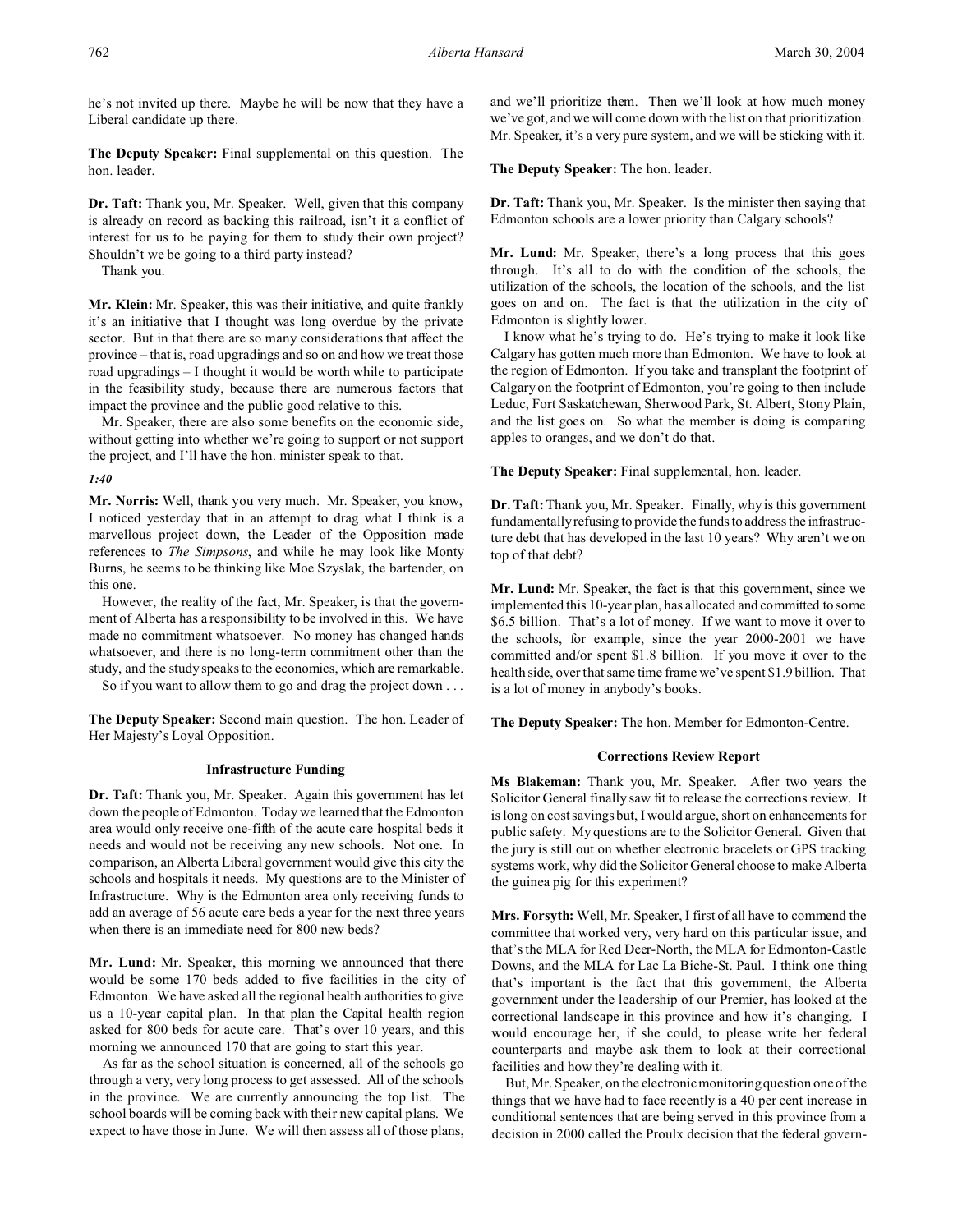ment has made, a decision in retrospect to determine why we should keep people in a facility versus not in serving in the community. We believe that to protect the people in this province – and public safety is our number one priority – electronic monitoring is a good idea to monitor the offenders who are serving conditional sentencing in this province.

## **Ms Blakeman:** Totally unproven.

My next question, also to the Solicitor General: how is public safety enhanced by having a category of offenders, which includes people convicted of assault, be allowed to report less to probation officers?

**Mrs. Forsyth:** Well, Mr. Speaker, I think the hon. member is talking about one of the recommendations in the report about supervision standards. I have to say that the supervision standards pilot project that we launched two years ago has been highly, highly successful and is supported by the probation officers in this province, who believe that this should be expanded across this province.

Now, when you talk about supervision standards, it's very important to say that this does not include sexual offenders, it does not include young offenders, it does not include offenders who are serving conditional sentencing, and it does not include high-risk or high-profile offenders. What this does include is an offender who is charged with theft, for example. Under their supervision standards reporting could be done every two weeks instead of one, which allows the probation officers in this province to deal with the highrisk offenders.

**The Deputy Speaker:** Final supplemental, Edmonton-Centre.

**Ms Blakeman:** Thank you. Again to the Solicitor General: given that youth will now serve their time in centres far from home, thereby weakening the support systems that will keep them from reoffending, why has the Solicitor General made it more difficult for these youths?

**Mrs. Forsyth:** Well, Mr. Speaker, let's be very clear. We have a province that extends from north to south. We have young offenders who are sentenced to our correctional facilities, whether it's Edmonton, Calgary, Lethbridge, Medicine Hat, or Red Deer. We have offenders that could be from Peace River. They could be from all over. They go to the facility that's closest to them. So, you know, by looking at closing Medicine Hat, where the utilization rate is very low, and the Lethbridge and Red Deer units of the young offender centres, we're letting our young offenders go to the facilities. The way she speaks, she'd want a young offender centre in every area in the province.

**The Deputy Speaker:** The hon. leader of the third party.

#### *1:50* **Prescription Drugs**

**Dr. Pannu:** Thank you, Mr. Speaker.

Drugs have been the fastest-growing component of Canadian health care during the last 25 years . . . The public sector dominates most Canadian health care provision . . . In the area of pharmaceuticals, however, private sector funding has always dominated.

These are not my words but direct quotes from page 33 of the \$100,000 report that the Minister of Health and Wellness commissioned from the Conference Board of Canada and tabled in this Assembly two weeks ago. My question is to the Premier. Given that the area of health care with the most out-of-control costs is the one

dominated by the private sector, how can allowing more private involvement in our public health care system do anything other than drive up costs and make the health system less sustainable?

**Mr. Klein:** Mr. Speaker, again you're comparing apples and oranges and grapes and pears and turnips and potatoes and everything else. You can't equate and compare the involvement of private pharmaceutical companies with the whole issue of privately delivered health care.

I'll give you an example. The example would be ophthalmology services. Certainly, an ophthalmologist operating out of a private clinic and doing cataract surgeries, for instance, can reduce his overhead and do things, according to an ophthalmologist I talked to, in a much more efficient manner. One of the ways is that he doesn't have to hire union staff – I know that would be offensive to the NDs – so that people working in his office can do all sorts of duties outside of medical duties if they're required to do those duties, administrative duties and so on.

Another example of the public system, the sole public system, is in the area of purchasing. In hospitals there is not the freedom to purchase. Everything is done through a purchasing agent, as I understand it.

I'll give you a case that is anecdotal, but it happens to be true, a true anecdote. I had the opportunity recently of visiting CUPS, the Calgary Urban Project Society. CUPS ministers to those on the street with drug problems – I'm talking about illicit drug problems – and they were wondering about the possibility of purchasing methadone, which is used as a treatment for heroine addiction, through the Calgary regional health authority. I contacted the Calgary regional health authority, and they told me that because of their purchasing policies and the way that they have to purchase, it would probably be cheaper for CUPS to go to Shoppers Drug Mart to get the methadone.

The other instance I was going to allude to goes back to the ophthalmology . . .

**The Deputy Speaker:** First supplemental. The hon. Member for Edmonton-Strathcona.

**Dr. Pannu:** My first supplementary to the Premier: given that the Ministry of Health and Wellness's budget for pharmaceuticals has gone up a whopping 28 per cent from last year to this year, why has the government failed to implement innovations like reference-based pricing and increased use of generic drugs that provinces like B.C. have successfully used to constrain drug costs since 1996?

**Mr. Klein:** Mr. Speaker, as I understand it, we do have a generic drug policy. That policy is the least-expensive alternative.

One of the problems that we encounter – and I don't know how the hon. leader of the third party would address this, and it doesn't matter whether you're a Liberal or a Conservative or a member of the New Democrats – is that if you have cancer and there is a drug on the market that might be better or slightly better than the leastcost generic drug, the patients are going to demand this drug if it alleviates pain, in their minds or if it actually does, or if it prolongs life, even if that prolonging of life might be only for three or four months. They are going to ask for that demonstrably more expensive drug. It's one of those moral problems that health regions under ND administrations, under Liberal administrations, under Conservative administrations have to deal with, and it's one of the things that we'll have to deal with as we work through reforms.

**The Deputy Speaker:** Final supplemental, Edmonton-Strathcona.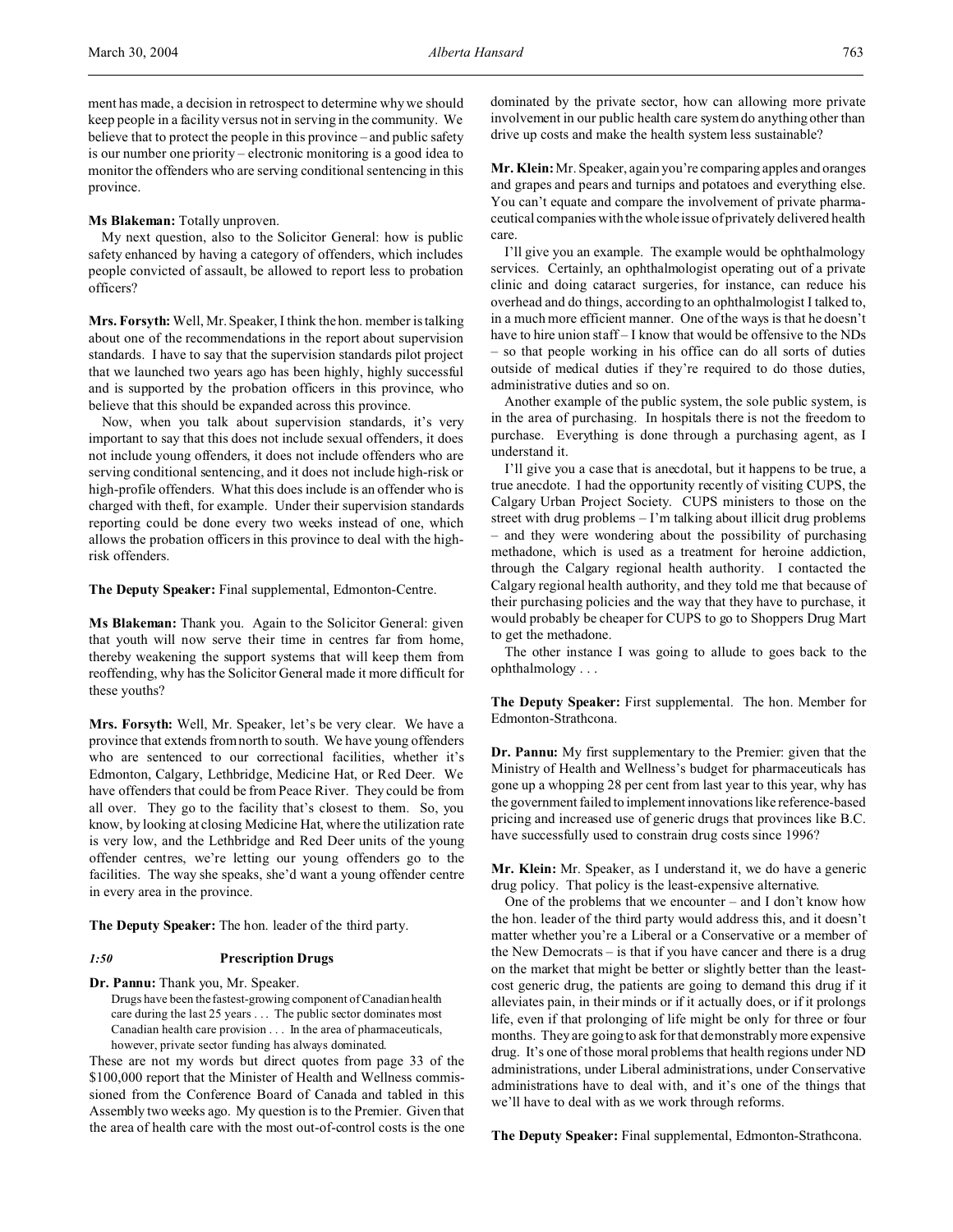**Dr. Pannu:** Thank you, Mr. Speaker. There is a solution to this moral dilemma the Premier is talking about.

Let me ask him this: if this government is serious about making the health system sustainable, as opposed to lining the pockets of private health insurance companies, why has it failed to adopt the best practices of countries like Sweden, which funds 100 per cent of drug costs from public sources at a lower overall cost than is the case in this province?

**Mr. Klein:** Well, Mr. Speaker, I find it very interesting – well, strange, perhaps – that one day we would be talking about looking at best practices in countries like Sweden and be criticized by the NDs and the next day the NDs are suggesting that we look at the best practices in countries like Sweden. That's precisely what we are going to do.

I want this hon. member to stand up now and promise today that if we implement the best practices adopted by Sweden, he will never in this Legislative Assembly or anywhere else criticize the government for it.

**The Deputy Speaker:** The hon. Member for Spruce Grove-Sturgeon-St. Albert.

#### **SuperNet Delivery to Schools**

**Mr. Horner:** Thank you, Mr. Speaker. Recently I received notice from several of the school boards in my constituency about the pending connection to the SuperNet. These boards, indeed all the boards in my area, are very excited about the potential for the provision of some superb learning opportunities. Some of the boards, however, have been advised that in some cases there may be two types of connection: a wireless and a fibre optic. In fact, in one district out of the 15 schools all within a city 10 would be wireless and five would be fibre optic. My questions are all to the Minister of Innovation and Science. Could the minister assure this House and the education community that even with these two types of delivery services the level of service under SuperNet will not be compromised?

**Mr. Doerksen:** Well, Mr. Speaker, the Alberta SuperNet is the infrastructure that is being put in place for high-speed broadband network services. That infrastructure will consist of both fibre optic and wireless components. Bell as the major contractor is obligated to provide service levels, in this case to schools. As part of our role Alberta Innovation and Science's job is to ensure that, whether they are a fibre optical network or a wireless solution, in fact those service levels are met and are reliable and deliver the kind of capacity that we have promised.

**The Deputy Speaker:** First supplemental, Spruce Grove-Sturgeon-St. Albert.

**Mr. Horner:** Thank you, Mr. Speaker. Given that the demand for capacity will probably grow at each school site, who will pay for the upgrades and maintenance of these wireless and fibre optic deliveries?

**Mr. Doerksen:** Mr. Speaker, in the industry the term that's often referred to is scalability, and that means the ability to take services and actually scale them upward as the demand for broadband increases. We've seen over the last number of years the insatiable demand that users have had on broadband services. So as schools require additional bandwidth, these upgrades will be provided to them as part of Bell's obligation in the contract.

**The Deputy Speaker:** Final supplemental, Spruce Grove-Sturgeon-St. Albert.

**Mr. Horner:** Thank you, Mr. Speaker. That definitely is good news. Given that there appears to be some confusion out there on servicing and costs, is the Department of Innovation and Science working closely with Alberta Learning to make sure that there is clarification on these issues?

**Mr. Doerksen:** Mr. Speaker, let me be very clear that Alberta Innovation and Science is communicating on a regular basis with Learning, with Health, with Community Development as we start to deliver and build the Alberta SuperNet. In addition, we are also prepared to meet with representatives of school boards and hospitals or libraries to make sure that we understand their concerns, and we can also let them know how we are delivering on the service that we have promised.

**The Deputy Speaker:** The hon. Member for Edmonton-Centre.

## *2:00* **SuperNet Service Costs**

**Ms Blakeman:** Thank you very much, Mr. Speaker. The \$193 million that the government gave Bell to build the SuperNet will be a drop in the bucket compared to the fees over the next 10 years that taxpayers are going to pay Axia, the SuperNet service provider. My questions are to the Minister of Innovation and Science. Given that the yearly cost of each connection is \$3,000 and at least six ministries are paying for its services, what will the SuperNet cost taxpayers over the next 10 years?

**Mr. Doerksen:** Mr. Speaker, as I just referred to in my previous answer, the Alberta SuperNet is an infrastructure project that builds a network that provides high-speed broadband services. Over that service provision you can run applications such as the Internet, but the Internet is only one part of a service delivery. You could run an application like RACOL, which we demonstrated, from Rainbow Lake through La Crête to the University of Alberta to actually have teaching sessions using, again, Alberta's technology through the Smart board whereby you could instruct students in all of these centres at the same time. Schools and libraries and municipalities and everybody else have to pay a fee to access broadband capacity.

Let me use an illustration, if I could, Mr. Speaker. Currently you have a normal Internet high-speed service at your home, which I would compare to, say, a garden hose. The Alberta SuperNet, as it gets to schools and libraries, actually provides in a picture kind of way a fire hose so that you can send a lot more data and digital services and expanded applications over that kind of network that are not currently available.

**The Deputy Speaker:** First supplemental, Edmonton-Centre.

**Ms Blakeman:** Thank you. Completely evasive.

Given the constant obsolescence in this technology, why did the government lock us into a 10-year service provision contract with Axia?

**Mr. Doerksen:** Mr. Speaker, going back to the first question that was received about the \$3,000, I must admit that I'm confused about where the \$3,000 comes from, because there are different levels of service depending on the connection that you choose. So there's an option to have a 256K service. You could have a two megabit service. You could have a five megabit service. You could have a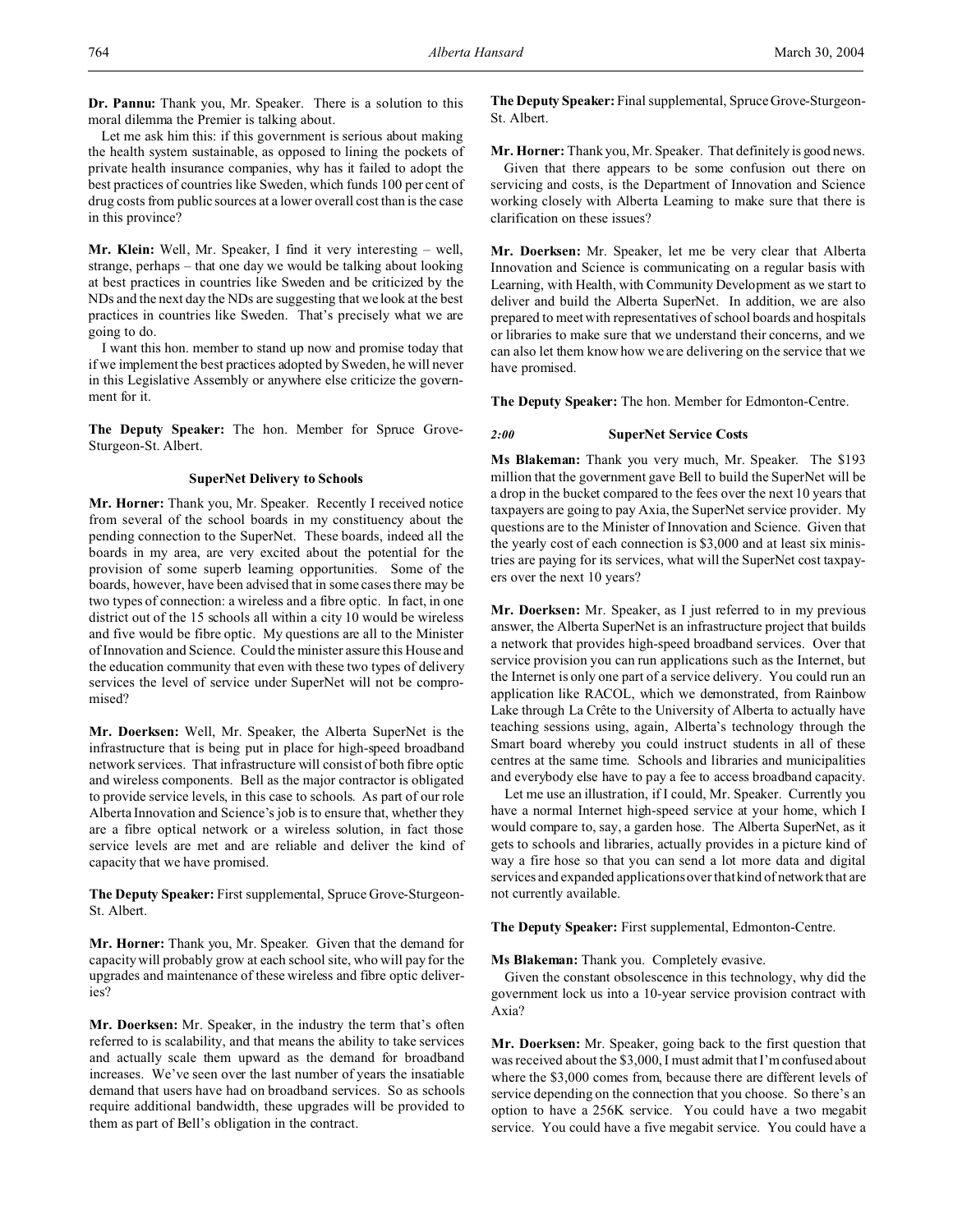20 megabit service. You could potentially even at some point have a 100 megabit service. There are different costs that you pay to subscribe to that kind of broadband.

At some point soon we're going to be looking at the Minister of Learning's budget – and he may wish to supplement; I don't know – which talks about the connection speed that he is guaranteeing and providing so that every school, a thousand more schools, that currently do not have high-speed broadband in our province will be able to have access to it.

**The Deputy Speaker:** Hon. member, this is getting to be a long question, and we're still only on the second part of a three-part question. Can you do it in 30 seconds? The hon. Minister of Learning.

**Dr. Oberg:**Thank you very much, Mr. Speaker. My department has budgeted \$10 million a year for SuperNet costs. We anticipate that this is what it will be. I will add that we're looking at the cities of Edmonton and Calgary probably decreasing their Internet costs by close to 50 per cent with SuperNet.

#### **The Deputy Speaker:** Thank you.

Final supplemental, Edmonton-Centre.

**Ms Blakeman:** Thank you very much. To the Minister of Municipal Affairs: given that the government has already provided \$1.2 million to municipalities for hookup, how much more is the government going to have to give municipalities to help pay Axia's service fees?

**Mr. Boutilier:** Mr. Speaker, the question, first of all, is about infrastructure, but more importantly, the cost is not a cost. You know what it is? It's an investment in rural Alberta and urban development, that you don't support. [interjections]

**The Deputy Speaker:** Hopefully, all of these extra people who are helping ask the question and, worse yet, are trying to answer the question will go to one minister and one member.

The hon. Member for Edmonton-Castle Downs.

## **Alberta Works Program**

**Mr. Lukaszuk:** Thank you, Mr. Speaker. In 2001 the Minister of Human Resources and Employment put in place a committee consisting of the members for Calgary-Bow,Calgary-East, Cardston-Taber-Warner, Edmonton-Norwood, and myself to investigate our provision of low-income benefits to needy Albertans. Following this review and subsequent report the minister has announced a new program known as Alberta Works. Can the minister explain to members of this Assembly and all Albertans what this new program means for low-income Albertans whom we are trying to help?

**The Deputy Speaker:** The hon. Minister of Human Resources and Employment.

**Mr. Dunford:** Well, thank you very much, and perhaps it's a great opportunity to once again thank the committee that looked into Alberta Works. Alberta Works, that we announced yesterday, has some main goals. We want to move people from assistance to independence through the workforce. For those people that are currently already working, we want to do whatever we can to have them maintain positions within the workforce, and of course for those who are unable to work, we want to be able to supply their basic needs for them. So this is what we've been doing.

The main focus now of the Human Resources and Employment budget will be on skills training. I want to assure all members here in the House that we will be very aggressive in moving people from a sense of reliance on the government to one of self-reliance.

**The Deputy Speaker:** The hon. member.

**Mr. Lukaszuk:** Thank you, Mr. Speaker. My first supplemental to the same minister: will Alberta Works clients see an increase to their benefits as compared to the old program?

**Mr. Dunford:** Probably not if they're just looking for cash in their pockets or, of course, into their bank accounts. What we are doing is in terms of some benefits in kind. Basically, what we are able to do, then, is increase the financial support of our client base, and we've added some new features. Certainly, some of our folks find themselves in situations of abuse, and we need to get them out of those situations. So we're able to provide some additional funding in those particular areas.

I think that every member in this House is concerned about single moms and their situation with how it relates to them moving into the workforce and how it relates then to child care. So we're kind of opening up some new avenues in that area, rewarding families, particularly grandparents now, to be involved with those children to make it easier on the whole family.

## **The Deputy Speaker:** Final supplemental.

**Mr. Lukaszuk:** Thank you, Mr. Speaker. To the same minister: from a qualitative perspective will our clients receive a different or better type of service?

**Mr. Dunford:** Well, it's certainly going to be different. We've been working on this for the last three or four months at quite a pace with our front-line workers. Again, we want to increase their skills at assessment as people come forward seeking support.

Basically, what we're doing, Mr. Speaker, is moving from a system of labelling people and then providing entitlements to a more individualized case management approach. Then through the assessment, of course, we can look at a menu based on what their individual needs actually are. So I think that we'll see more attention given to the individual person, the individual Albertan, seeking assistance. Our main goal is to move them from assistance to being taxpaying Albertans.

#### *2:10* **Private/Public Partnerships**

**Mr. Bonner:** Mr. Speaker, we continue to receive many letters and inquiries from Albertans on P3s. They are concerned that this government can't estimate the cost of a P3 project, even though they have committed hundreds of millions of taxpayer dollars to these projects. Albertans are outraged that this government would rather hide the infrastructure debt than be accountable for the public money they spend. To the Premier: why should Alberta taxpayers believe that P3s save them money when the Minister of Transportation and the Minister of Infrastructure refuse to give an estimate of how much a P3 project should cost?

**Mr. Klein:** Mr. Speaker, that is not true. There is one P3 project that has gone through the process, and the costs are public. P3s are not new at all. Maybe the name is new, the application of P3s. Is this hon. members suggesting that we should abandon the P3s that have existed for years and years and years in this province? Those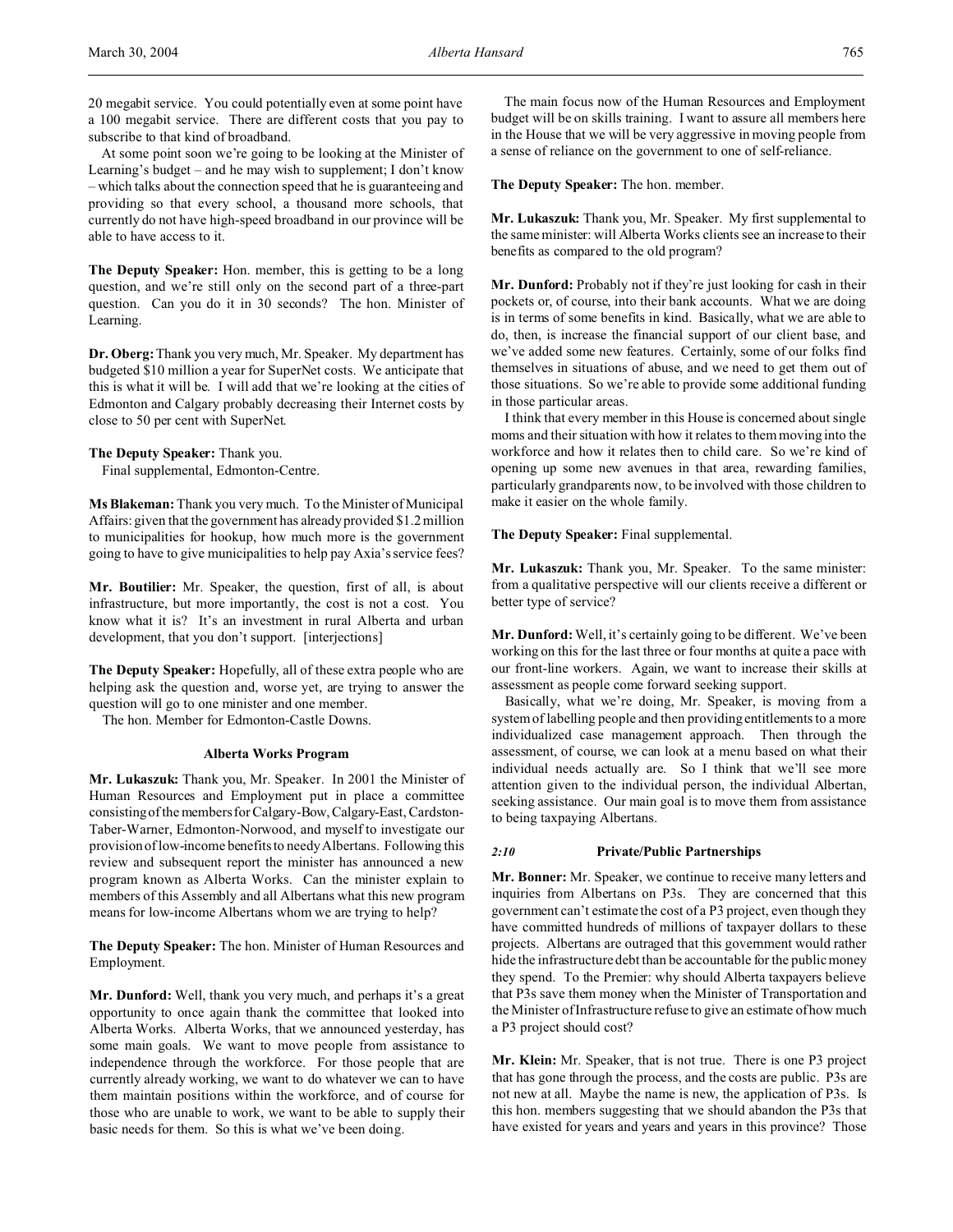are nursing homes. You know, for years nursing homes have been contracted by government to government or now to regional health authorities. They're all run by private operators but are subsidized by the government. There are examples of P3 proposals or projects that have existed and worked in this province for years.

Now, relative to new P3 projects there is a process in place, and it involves a detailed adjudication as to the worthiness of the project. If it fails to meet the many tests involved, then it simply will not proceed, and we will proceed with the project on a conventional basis if indeed we have the money. If we don't have the money, then the project won't proceed. But if it meets all the tests and if it is a good project, then we will proceed with a P3.

**The Deputy Speaker:** First supplemental, Edmonton-Glengarry.

**Mr. Bonner:** Thank you, Mr. Speaker. To the Premier: when will Alberta taxpayers see the proof that the southeast ring road extension or the Calgary court centre are more cost-effective?

**Mr. Klein:** I don't know about the south ring road, Mr. Speaker, but it will have to meet the test, and the process is a very transparent process, at least the outcome. If people, including members of the opposition, have a problem with the outcome and can provide demonstrable evidence that the project will not save taxpayers' dollars or the project will be inefficient or the project will not be properly managed, if they can present evidence relative to these issues or other issues, then we'll take that evidence into consideration.

**Mr. Bonner:** Again to the Premier, Mr. Speaker: given that many of the taxpayers that contact us believe that P3s are nothing more than private profiteering at public expense, what mechanisms are being put into place now so that P3s will not force taxpayers into costly agreements for generations to come?

**Mr. Klein:** Mr. Speaker, first of all, I would like to see copies, if the hon. member would be so kind as to submit copies since we don't have the privilege of FOIPing them like they do of us.

**Mrs. McClellan:** What? We can't do that?

**Mr. Klein:** Can we do that? If we can, fine. I'll FOIP them then. I mean, they FOIP us and then complain about the price they have to pay. So I would like to see this huge outpouring, this huge basketful, wheelbarrow full of letters that he talks about and this sense of outrage by Albertans. I would like to see that. I doubt it very much. So will the hon. member give me a commitment either after this question period or now that he will send me the letters?

Now, to answer his question, there are numerous steps that proponents have to go through to be approved for a P3 project, and I'll have the hon. Minister of Infrastructure explain.

**The Deputy Speaker:** Very briefly, hon. minister. We're already into this for six, seven minutes.

**Mr. Lund:** Well, thanks, Mr. Speaker. The fact is that this does take a bit of time, and we've done it many times in the House, so I'm not sure what is the best way to educate the hon. member.

The fact is, as the Premier has said, there are a number of steps including an outside panel that will look at these that are put forward, and they have to approve the project as being one that's good for Albertans, that it's efficient, that it's timely, and a number of other components. So in due course they will see.

The member continually brings this issue up. Just as an example, with one regional health authority that I'm aware of, we had allocated them so many dollars to get 150 long-term care beds. The fact is, Mr. Speaker, that they came in in excess of 170 and had \$7 million left over that they could put into some other facility.

**The Deputy Speaker:** The hon. Member for Edmonton-Manning.

## **Court System**

**Mr. Vandermeer:** Thank you, Mr. Speaker. I know of a constituent that had to defend himself in a frivolous civil lawsuit and was literally bankrupted by the legal costs he had to incur. This isn't the first time I have heard such stories. I realize it would be inappropriate to discuss a specific case in this House, so I have a general question for the Minister of Justice and Attorney General. Can the minister tell me what his department is doing to control the high cost of civil lawsuits so that the justice system is not one that financially punishes innocent people?

**The Deputy Speaker:** The hon. Minister of Justice and Attorney General.

**Mr. Hancock:** Well, thank you, Mr. Speaker. Back in 1999, prior to my taking over the portfolio, there was a summit on justice, and that actually was one of the critical concerns that was identified by the summit on justice and therefore has been at the base of our business plan and operations since that time. It's a critical problem for Albertans. We have a great system in terms of a strong adversarial process with a strong tradition, but one of the problems is that it's becoming too expensive for the ordinary person to deal with.

So there have been a number of things that we've been trying to do to provide Albertans with alternatives both inside and outside the courtroom. We've expanded the use of mediation, other programs. The courts have also weighed in on this topic, knowing that they have to be responsive to Albertans' needs and to accessibility, so they've started judicial dispute resolution processes to try and encourage Albertans to solve disputes more actively and without the need for a trial. The long and short of it is that we have to find new and better ways to help Albertans solve their own problems: provide them with the tools, help them develop the tools to deal with their own problems without going to court, and to only use going to court as a last resort.

The court system is expensive. It is a difficult adversarial process. It needs to be there when points of law have to be resolved, but it should be a last resort. So we should be trying to ensure that Albertans have access to the tools to solve their disputes without going to court.

Now, having said that, Mr. Speaker, about 97 per cent of civil cases that are launched are resolved without going to court, so there's a lot of success in that area, but the big problem is where there's an economic imbalance between the parties. So we have to put in and we are working on putting in mechanisms which allow a party to a dispute to force an issue to go to mediation to see if that's a possible way of resolving it, and there are other methods that we're bringing forward to try and make the system more affordable.

*2:20*

**Mr. Vandermeer:** My second and only supplemental is to the same minister. Given that the status quo is simply not acceptable for people like my constituents, can the minister tell us if there are ways the system can be changed to take into account the needs of Albertans who feel unfairly punished by a complex and costly justice system?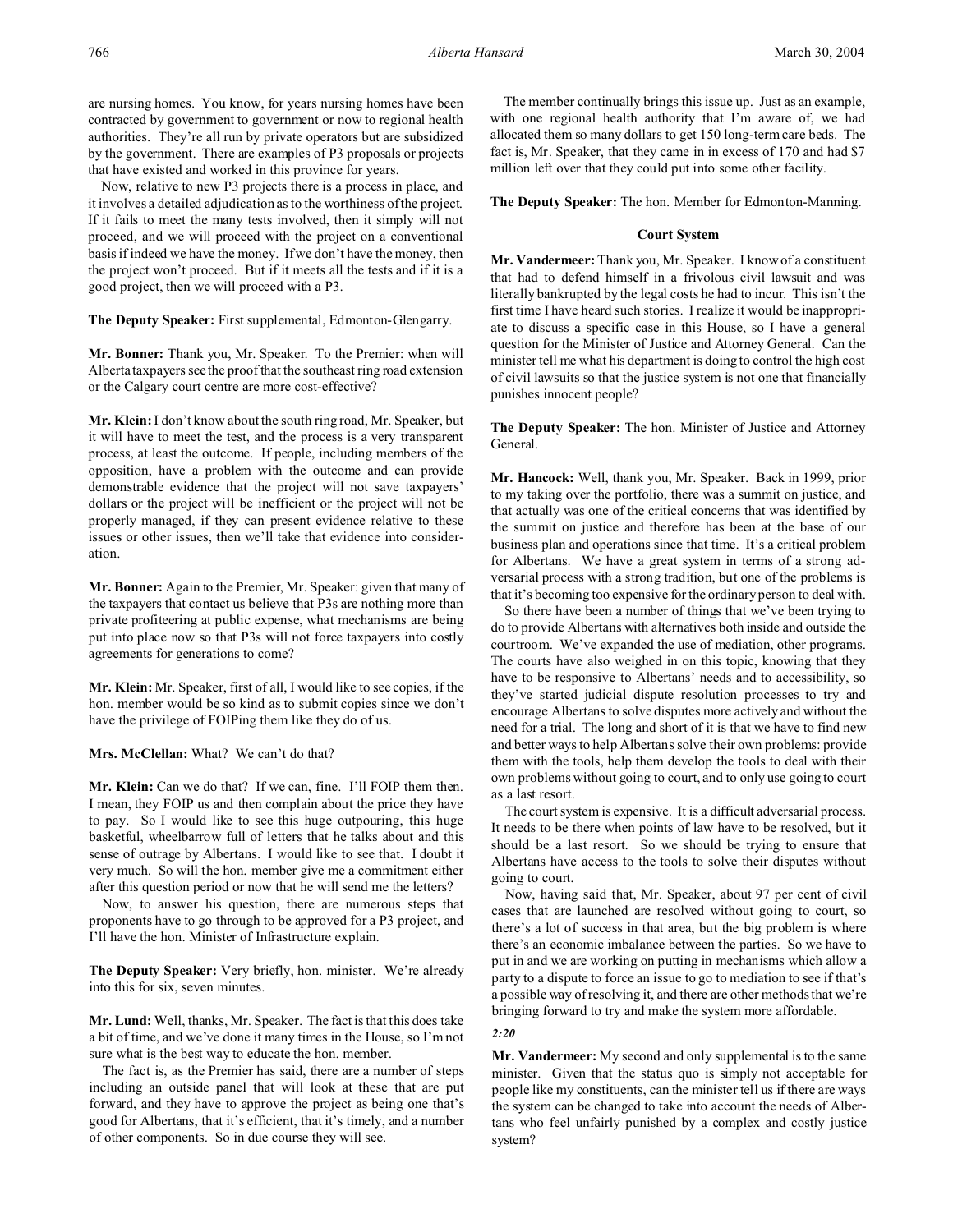**The Deputy Speaker:** The hon. Minister of Justice and Attorney General.

**Mr. Hancock:** Thank you, Mr. Speaker. There are a number of things that we've done already. For example, as the member will know, the small claims limit, or the Provincial Court civil claims limit, has been moved from \$7,500 to \$25,000, and discussion is happening as we speak with the Provincial Court about potentially moving that to \$50,000.

As members will know, people can appear in Provincial Court without representation by lawyers. They can put their cases, and as long as the cases are not complex cases requiring advocacy with respect to law, there's no good reason why parties should not be able to do that. So we're working on that process.

As the member may know already, as well, the civil mediation project in Provincial Court has been successful in helping people to resolve about 60 per cent of the cases that go before Provincial Court. On the family side, for example, there's a collaborative law process that's been engaged in by members of the bar themselves in which the lawyers contract with their clients not to go to court but to resolve matters through mediation, interest-based mediation. There are pilot projects in Edmonton and Calgary with dispute resolution officers who are members of the family bar who volunteer their time to assist mediating claims between parties so that they don't have to go to court. On the criminal side we have an early dispute resolution protocol that's come in so that we can have things resolved early if there's going to be a guilty plea in any event.

So there are a number of things we've done, and we're continuing to talk about reorganizing the courts on a single trial court basis so that we can be more effective in terms of using the expensive court resources in the most effective way. But again, Mr. Speaker, the key issue here is encouraging Albertans to solve their own disputes by arming them with the tools they need to do effective mediation.

**The Deputy Speaker:** The hon. Member for Edmonton-Gold Bar.

## **Automobile Insurance**

**Mr. MacDonald:** Thank you, Mr. Speaker. My first question is to the Minister of Finance. Has the superintendent of insurance alerted the minister of any auto insurance companies that provide auto insurance to the public that have withdrawn from the Alberta market?

**Mrs. Nelson:** Mr. Speaker, I'd have to take that question under notice.

**The Deputy Speaker:** First supplemental, hon. Member for Edmonton-Gold Bar.

**Mr. MacDonald:** Thank you, Mr. Speaker. Again to the same minister: what extra costs would consumers have to pay if an auto insurance company that provides auto insurance withdrew from the Alberta market? How much would that cost consumers?

**Mrs. Nelson:** I don't believe, Mr. Speaker, that it would have an effect on consumers.

**The Deputy Speaker:** Final supplemental.

**Mr. MacDonald:** Thank you, Mr. Speaker. To the same minister: how many auto insurance companies have temporarily discontinued writing new business in Alberta since January 1, 2004, if any?

**Mrs. Nelson:** Mr. Speaker, under our new structure we've had tremendous co-operation from this industry to come on board to put this new structure in place. I believe they have carried on with their existing clientele very well, and they've honoured the freeze. They're looking forward to the new structure that the Member for Medicine Hat is going to be bringing forward this summer through the implementation team. They have worked very well with us on this structure. So I'm pleased to say that their response is good, and I am not aware of anything otherwise.

#### head: **Members' Statements**

**The Deputy Speaker:** Hon members, in 30 seconds I'll be asking the hon. Member for Calgary-Lougheed, the hon. Member for Calgary-West, the hon. Member for Edmonton-Strathcona, and the hon. Member for Edmonton-Castle Downs for their statements.

#### **Tartan Day**

**Ms Graham:** Thank you, Mr. Speaker. Tartan Day is a special day for Scots and all those who would like to be Scots to celebrate all things Scottish by wearing the tartan and honouring the numerous and significant contributions to society made by Scots. In particular, Tartan Day commemorates the anniversary of the declaration of Arbroath, or the Scottish declaration of independence, which is considered the Scottish equivalent of the Magna Carta and is one of the earliest expressions of the rights of people to a peaceful and productive life free of oppression.

It was on April 6, 1320, at Arbroath, Scotland, when Scottish nobles declared their defiance of the English king and their commitment to the independence of Scotland. I have circulated a copy of the declaration to each member along with a swatch of the clan Douglas tartan ribbon, a tartan similar to my own clan Graham tartan. Officially, Tartan Day is April 6, but we are recognizing it today because of the Legislature's spring break next week.

Mr. Speaker, that Scots have had a major impact on the development of society is captured in the recent *New York Times* bestseller entitled *How the Scots Invented the Modern World* by Arthur Herman. He describes how the Scots have made crucial contributions to science, philosophy, literature, education, medicine, commerce, and politics which have shaped the modern western world. This is no less so in our own country and province, where the Scots have played a major role in the founding and development of our society. Of note, those of Scottish descent represent the largest immigrant group in Alberta, numbering some 650,000 people, or 1 out of every 5 Albertans.

Back now to tartans, which are synonymous with Scotland and Scottish clans. They are very popular symbols throughout the world, and new tartans are being continually created by families, organizations, and regions to identify themselves. Today many members are wearing tartan, including my Calgary colleagues and I, who are wearing the new Calgary tartan, unveiled last year as an official symbol of the city of Calgary, provided to us courtesy of the St. Andrew-Caledonian Society of Calgary.

In closing, Mr. Speaker, may I say: let everyone wear their tartan with pride.

**The Deputy Speaker:** The hon. Member for Calgary-West.

## **Wilbur Griffith**

**Ms Kryczka:** Thank you, Mr. Speaker. Wilbur Griffith, one of Calgary's shrewdest, most generous, and most humorous entrepreneurs, passed away March 20, 2004, at the age of 101. Wilbur is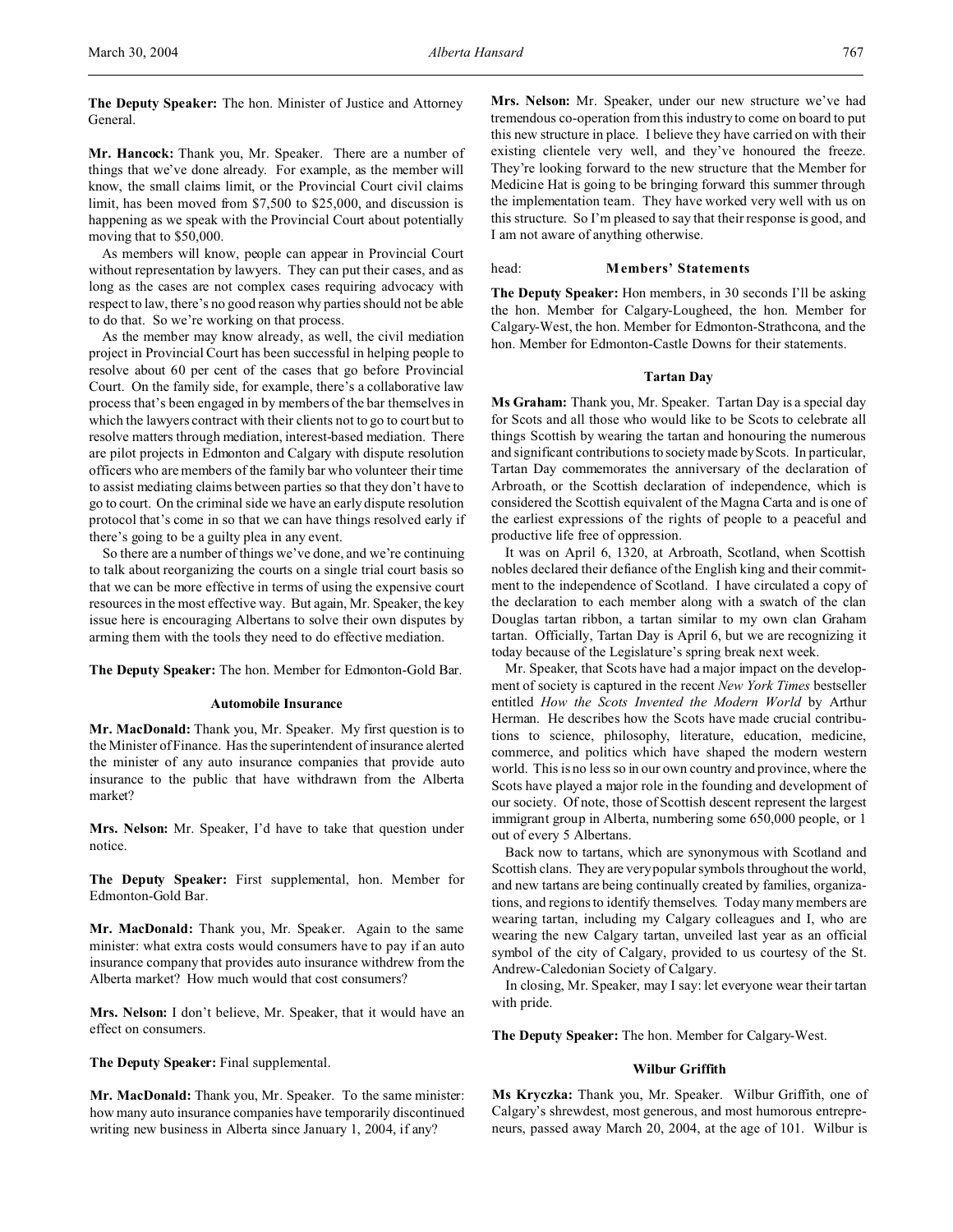best known for his donation in 2000 of 92 hectares of Elbow river parkland to the city of Calgary. Griffith Woods, as it is named, is about four times the area of P.E.I. To his friends Griff will always be remembered as the guy who played four holes of golf on his 100th birthday, and at age 97 Griff was tickled to be named the CFCN athlete of the week.

During my 1996 nomination campaign I came to know the graciousness of Wilbur and Betty in their beautiful home and was honoured by his support over the years. In 2003 he joined other Calgary-West constituents to receive a Queen's jubilee award. Even last month, during a brief visit in the Rockyview hospital, I was reminded of his great intelligence and dignified manner.

Wilbur Griffith, beloved father, grandfather, and friend, was born in 1902 in Enid, Oklahoma. After earning a business administration degree at Drake University, Wilbur joined the Gulf Oil company, where over 20 years he gained necessary experience to become a very successful independent oil lease broker. Wilbur moved to Calgary in 1955, where he and his late wife, Betty, built their home and raised their family in Springbank. He founded Canadian Export Gas & Oil Ltd. and was contracted to supply the gas for Trans-Canada PipeLines. After 1965 Wilbur continued his entrepreneurial endeavours, including wheat farming, cattle ranching, and land development.

#### *2:30*

In 1977 Wilbur constructed the Pinebrook Golf and Country Club, which ignited his passion for the game. Wilbur also enjoyed hunting, giving golf lessons, and travelling. His quick sense of humour, charm, and optimistic zest for life will be sadly missed and lovingly remembered.

Wilbur is survived by his children, Sally Rondio, Julie Warthe and her husband, Rick, and Bill Griffith, and by his grandchildren, Justin, Tessa, Kai, and Nico. Wilbur has surely been reunited with his Betty in that better place.

Thank you.

**The Deputy Speaker:** The hon. Member for Edmonton-Strathcona.

#### **Health Care System**

**Dr. Pannu:** Thank you, Mr. Speaker. The Premier and members of the government caucus frequently misrepresent and distort the vision of medicare's founder, the late Tommy Douglas. The Premier has proclaimed that Tommy Douglas's vision of health care was a very minimalist one, a health care that would only protect people from losing their homes and livelihood because of grave illness. In other cases the Premier has invoked Douglas's name to justify the unjustifiable; i.e., the introduction of user fees, deductibles, and outof-pocket expenditures for Albertans.

Let me say categorically that Tommy Douglas would never have supported this government's cold-hearted plans to burden hardworking and middle-class families and abandon the sick and the injured. Such distortions do a tremendous disservice to a truly great Canadian.

The Premier refuses to take seriously the counsel of men such as Tommy Douglas and Roy Romanow, both of whom served as Premiers of a province without the resources enjoyed by Alberta and who, therefore, know something about the difficulty of balancing provincial budgets. Romanow, like Douglas before him, understands that preserving health care in Canada demands that we strengthen the public system, not starve it, not dismantle it.

This government is so ideologically bent on padding the pockets of private health providers and insurers that they refuse to even consider the true vision of Tommy Douglas for a health care system,

which is "a comprehensive health insurance program which will cover all health services – not just hospital and medical care – but eventually dental care, optometric care, drugs and all the other health services which people require."

Mr. Speaker, Tommy Douglas never envisioned a health system characterized by health premiums and profiteering. His vision was one of compassion, equality, and comprehensiveness, and that is a vision shared by a vast majority of Albertans.

Thank you.

**The Deputy Speaker:** The hon. Member for Edmonton-Castle Downs.

#### **Private Members' Business**

**Mr. Lukaszuk:** Thank you, Mr. Speaker. One Monday ago, the 22nd of this month, the Speaker made several comments on procedure. As you know – and I'm quoting – "Monday afternoon in our Routine is private members' business, very, very important in terms of the history of this Assembly and everything else that we deal with.'

The Speaker further commented that what the "opposition might do is to make sure that there's never ever any time on the agenda for those bills to come to the agenda," not suggesting for a moment that that may be the case. The Speaker further elaborated.

The way it's going right now is that I sit back and I look here, and my subjective view is that the only private . . . bills that will ever reach the floor this session would be government private members' bills, but with all the written questions and motions for returns, if we spend as much time as we did today on five of them, none of those [bills ever will].

Mr. Speaker, the Liberal opposition, however, contrary to what the Speaker has observed, notes on their web page that "government MLAs are holding up their own bills that would enhance workplace safety for firefighters and other emergency workers by dodging questions on government expenses," further saying, "The government doesn't seem as interested in debating these issues as we do."

Mr. Speaker, I would suggest to all members of this Assembly that many of the private members' bills before this Assembly at this time are of imperative importance. Some of the bills will preserve and enhance the safety of our front-line workers like firefighters, police officers, paramedics, prison guards, and others. Not passing these bills is detrimental not only to their health but to their lives. Hence, I would suggest that all members of this Assembly, particularly the members of the opposition, bring back the order of private members' bills on the agenda of this Assembly so that we can in a democratic manner debate these bills on their merits and either pass them or fail them on their merits alone.

Thank you.

**The Deputy Speaker:** The only comment I would make is that written questions and motions for returns are also private members' business.

## head: **Presenting Reports by Standing and Special Committees**

**The Deputy Speaker:** The hon. Member for Calgary-Lougheed.

**Ms Graham:** Yes, Mr. Speaker. The Standing Committee on Private Bills has had certain bills under consideration and wishes to report as follows. The committee recommends that the following private bill proceed: Bill Pr. 2, Sisters of Charity of St. Louis of Medicine Hat Statutes Repeal Act.

The committee also recommends that the following private bills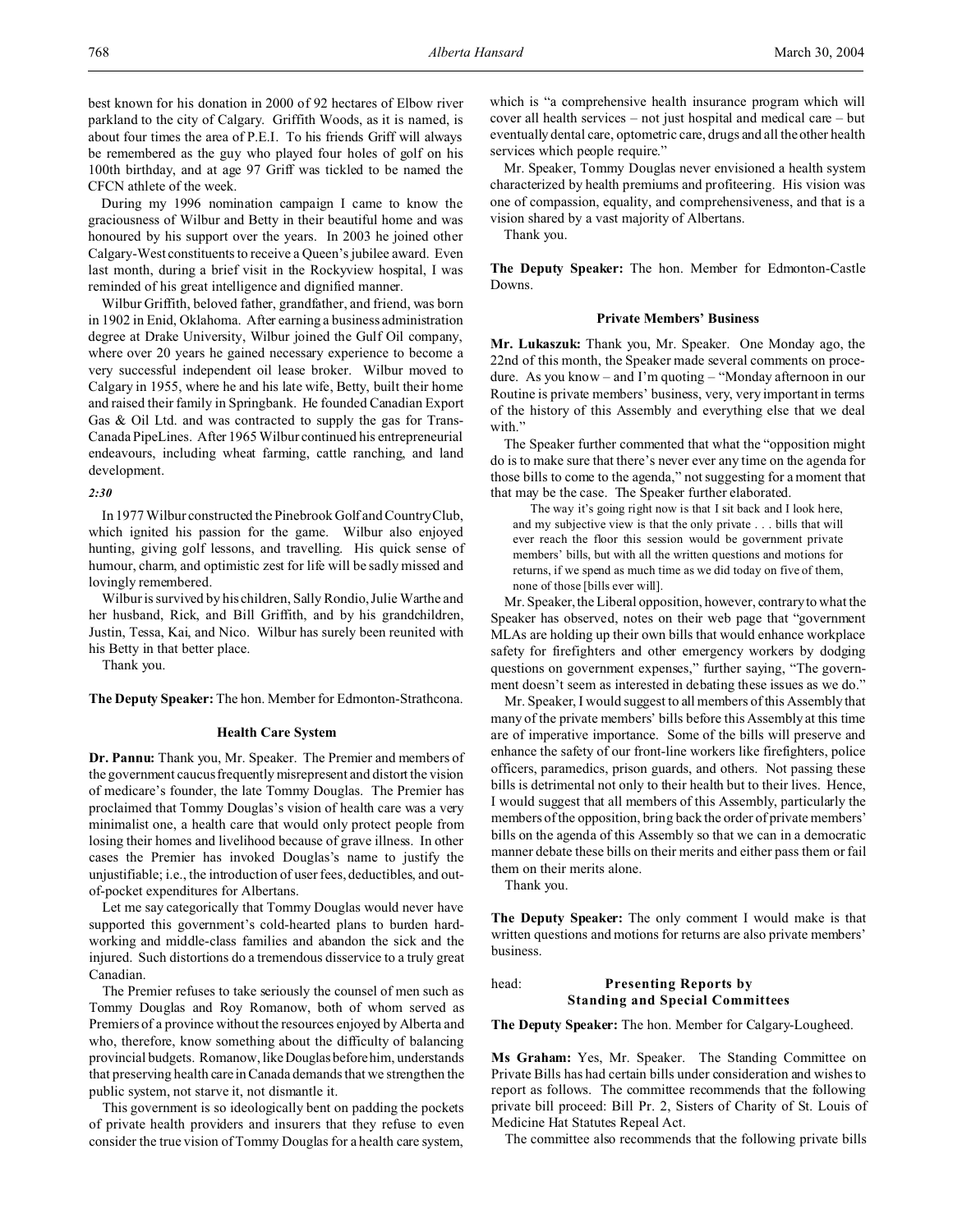proceed with amendments: Bill Pr. 1, St. Mary's College Amendment Act, 2004, and Bill Pr. 3, Living Faith Bible College Act. As part of this report, Mr. Speaker, I will be tabling five copies of the amendments proposed for these bills.

Mr. Speaker, I do request the concurrence of the Assembly in this recommendation.

**The Deputy Speaker:** Does the Assembly concur in this report?

**Hon. Members:** Agreed.

**The Deputy Speaker:** Opposed? So ordered.

head: **Presenting Petitions**

**The Deputy Speaker:** The hon. Member for Edmonton-Highlands.

**Mr. Mason:** Thank you very much, Mr. Speaker.

**Mr. Norris:** Stand up, Brian.

**Mr. Mason:** Save it for question period, hon. minister.

I'm presenting a petition signed by 47 individuals petitioning the Legislative Assembly to urge the government to "implement a public, not-for-profit automobile insurance system."

**Some Hon. Members:** Forty-seven?

**Mr. Mason:** Forty-seven today, just today.

head: **Notices of Motions**

**The Deputy Speaker:** The hon. Member for Edmonton-Highlands has a notice of motion.

**Mr. Mason:** Thank you very much. I'd like to advise the Assembly that at the appropriate time the hon. Member for Edmonton-Strathcona and leader of the New Democrat opposition will move:

Be it resolved that the Legislative Assembly deplores the federal government's failure to deliver the new funding commitments necessary to adequately support health care in Alberta and the other provinces in its 2004-2005 budget and, further, that the Legislative Assembly urge the federal government to immediately correct this deficiency.

## head: **Tabling Returns and Reports**

**Mrs. McClellan:** Mr. Speaker, I rise to table a letter on behalf of the Premier. Much has been said in the last days about the horse racing industry, and of course much of that information was incorrect, incomplete, and some of it totally erroneous. The Member for Whitecourt-Ste. Anne, in order to assist some of the members of this House to understand the importance of this industry, where 70,000 people work, to understand the split of the funds that they earn from slot machines, has written to the hon. Leader of the Official Opposition and invited him to tour Northlands Park – it's the one that's closest to us – and perhaps talk to some of the people who work in that industry and certainly better understand it. The type of information that's being given out here is a total disservice to the industry. On behalf of the Premier I would table this letter.

**The Deputy Speaker:** The hon. Member for Edmonton-Highlands.

**Mr. Mason:** Yes. Thank you very much, Mr. Speaker. I have a tabling, as well, with a considerably shorter preamble. It is a pleasure for me to table a letter from a constituent of mine who feels

very strongly about certain recommendations contained in the final report of the Learning Commission.

Thank you, Mr. Speaker.

**The Deputy Speaker:**Thehon.Minister of Economic Development.

**Mr. Norris:** I clearly thank you, Mr. Speaker, for recognizing me. I'd like to table the required number of copies of the annual report of the Alberta Economic Development Authority. As you know, this is a requirement of our House. I would like to offer a very significant thank you to Mr. Art Smith, the cofounder of this with our Premier, and Mr. Ron Triffo for another fantastic year of work. I have the appropriate number of copies and I'm tabling them now.

## head: *2:40* **Motions under Standing Order 40**

#### **Federal Health Care Funding**

Dr. Pannu:

Be it resolved that the Legislative Assembly deplores the federal government's failure to deliver the new funding commitments necessary to adequately support health care in Alberta and the other provinces in its 2004-2005 budget and, further, that the Legislative Assembly urge the federal government to immediately correct this deficiency.

**Dr. Pannu:** Mr. Speaker, I'll speak to the matter of the urgency of this motion. The motion relates to health funding, which, of course, is an ongoing discussion that needs to be undertaken by all Albertans and Canadians, but this specific motion raises a matter of particular urgency and must be dealt with in a timely and pressing manner.

Mr. Speaker, the government introduced its budget for 2004-2005 last week, and this afternoon we will continue to give close examination to that budget. Last week the federal government also released its budget. In the days since, there have been hints about further federal funding for health care, yet no solid commitments have been made.

Mr. Speaker, our health care system remains in a precarious position. On the one hand, the Premier continues to threaten further privatization and delisting of services. On the other hand, the federal government presented its budget last week, and this budget was extremely disappointing because the federal government failed to indicate any commitment or timeline on the part of the federal government to meet the objective of providing funding for 25 per cent of the expenditures on insured services. Although it appears that the \$2 billion guaranteed by the Prime Minister will likely be paid to the provinces sometime this year, these dollars will only represent a one-time injection rather than an ongoing base payment.

Mr. Speaker, it's urgent that the federal government be brought under immediate pressure to provide the stable, predictable, and long-term funding recommended by the Romanow commission. This motion is intended to bring such pressure to bear on the federal government, and I hope that all members of this House will give their unanimous consent to debate this motion this afternoon.

Thank you, Mr. Speaker.

[Unanimous consent denied]

head: **Orders of the Day**

head: **Committee of Supply**

[Mr. Shariff in the chair]

**The Deputy Chair:** Hon. members, we'll call the committee to order.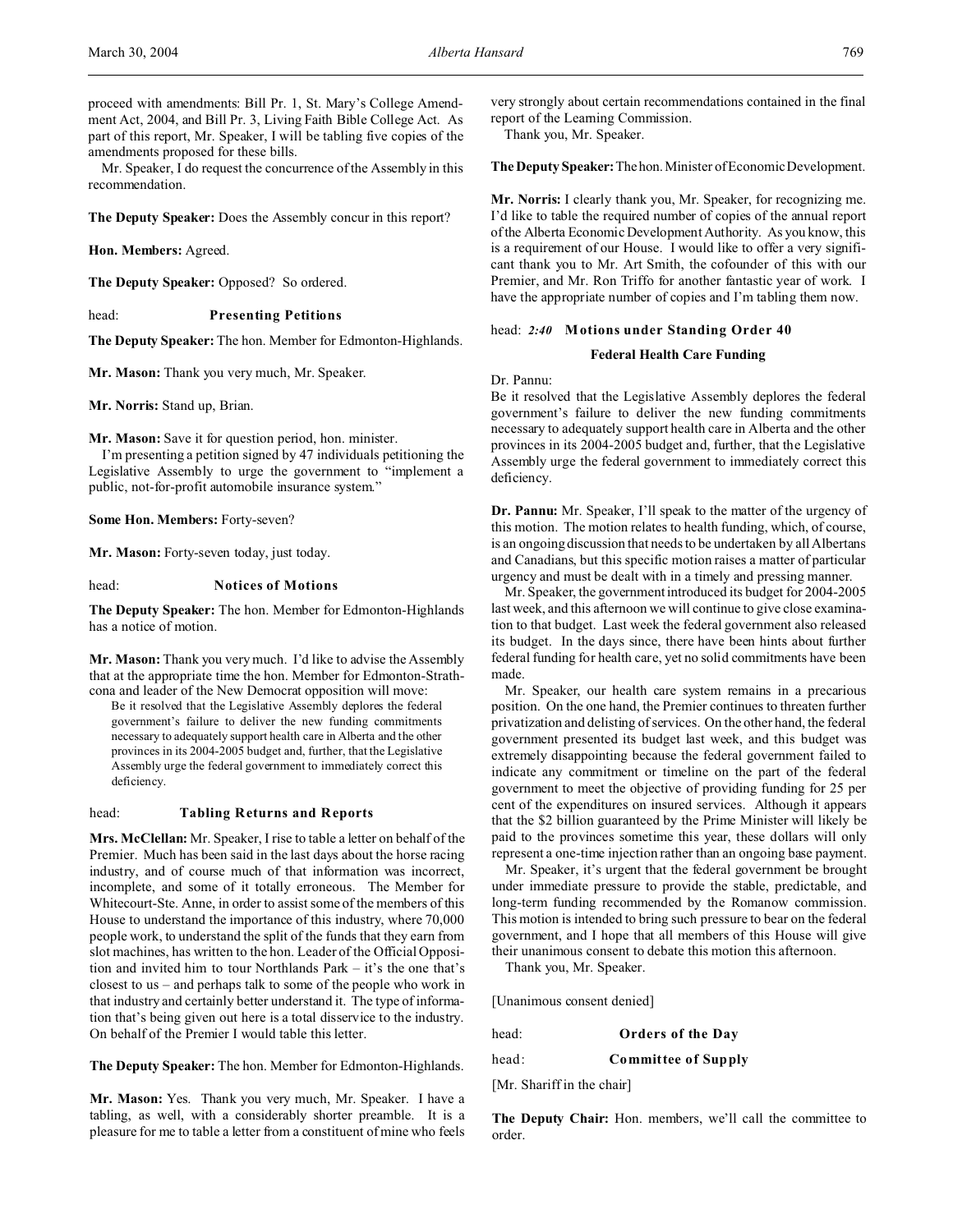#### head: **Main Estimates 2004-05**

#### **Sustainable Resource Development**

**The Deputy Chair:** As per Standing Order 58(3) the first hour will be dedicated to the minister and the opposition members, and thereafter any other member is able to participate.

The hon. Minister of Sustainable Resource Development.

**Mr. Cardinal:** Thank you very much, Mr. Chairman, and good afternoon. I'm pleased to be here today to talk to you about Sustainable Resource Development's 2004-2005 budget.

But first of all I'd like to take the opportunity to introduce the staff from our ministry who are sitting in the members' gallery. They will be taking notes, and some of the questions that I don't answer here today will be answered in writing shortly after. I have Stew Churlish, the assistant deputy minister for strategic corporate services; Ray Duffy, director of the finance branch; Donna Babchishin, director of communications; and Daphne Cheel, executive director of policy and planning. Of course, also we have Dave England, who is my acting executive assistant at this time.

I would like to take this opportunity to commend the dedication and professionalism that the ministry staff exhibits daily as they carry out their tasks. Our field staff are well known, respected, and appreciated in communities throughout Alberta. They do an outstanding job of managing our public lands and renewable resources and protecting our forests from wildfire and forest pests.

Our job in this department is to ensure that Alberta's natural resources are sustainable and available for future generations, to ensure that Albertans both now and in the future benefit from the development of their renewable resources and the public lands. To achieve that goal, the ministry has to maintain a balance between activity and conservation, and that's challenging. It has to consider economic, social, and environment values that all Albertans cherish. These three values are the very core of Sustainable Resource Development in this province.

The ministry has four core businesses: wildfire management, natural resource and public land management, Natural Resources Conservation Board, and surface rights and land compensation management. The ministry continues to be challenged by increased public awareness and expectations about the decisions that are made, competing demands on our landscape, and the need to reduce the footprint on this land base. The population and economic growth in Alberta are also significant factors affecting the services and the resources that the ministry oversees and manages. The ministry fully understands that the province's natural resources contribute to the high quality of life that Albertans enjoy.

A key business of the ministry is the sustainable management of our fish and wildlife resources. Grizzly bear conservation is a high priority area for the ministry, and a management plan is being developed for this species. Grizzly bear populations are very difficult to estimate. They spend the winter months hidden from view hibernating, and during the rest of the year they freely roam within a large area. It can be hundreds of square kilometres in size.

#### *2:50*

Alberta is internationally recognized for being a leader in grizzly bear research. SRD will continue the support of grizzly bear research so that we have the knowledge and planning tools to ensure long-term conservation of the grizzly bear in Alberta. This year we are conducting a DNA population census that will provide more accurate information on grizzly bear numbers. We will also continue with our support of grizzly bear research throughout the foothills model forest.

Alberta continues to make significant progress to support Alberta's endangered species legislation. This year SRD will support 14 recovery teams and over 16 stewardship research monitoring and sampling projects. A recovery plan is also being developed for caribou.

In order to improve our ability to manage all of our fishing resources, we continue towards reducing the number of commercial fishing licences in Alberta. Close to 275 fishing operators, accounting for more than 13,000 100-yard nets, have applied to participate in the buyback program which we call fisheries compensation. We will begin the process this year as dollars become available.

The interest in recreational fishing and hunting continues to grow. Last year over 221,000 sport-fishing licences were sold, an increase of about 4,000 over 2002. There were over 620,000 active wildlife identification number cardholders, an increase of over 50,000. Close to 97,000 hunters purchased more than 251,000 different hunting licences.

While the increased interest in recreational fishing and hunting is very positive, it does put increasing pressure on our natural resources. It is more important than ever to ensure that we have the proper system in place to deal with these increases. That means that our staff and ministry need to have the financial and manpower resources to carry out their responsibilities. We have set aside funds to develop partnership programs.

To generate revenue, the Alberta Professional Outfitters Society is collecting a levy that can go into the direct revenue fund for wildlife management. Alberta's 365 big-game outfitters are paying the fees for their wildlife allocation over five years. The \$1 million that will be collected will assist wildlife programs such as wildlife inventories and aerial surveys to manage species like moose, deer, elk, and antelope.

Our fish and wildlife officers continue to do an outstanding job. Over the past year they have worked with other staff on new priority areas, such as the West Nile virus monitoring program, walleye monitoring, and obtaining samples of elk and deer for chronic wasting disease surveys. The \$16.8 million budget for enforcement field services is a slight increase that will be used over 150 wildlife officers. About 130 of these are working in the field. Patrolling will continue to be required although they will be focused during angling and hunting seasons.

We have a challenge when our animals become urbanized also and become too familiar with human populations. We have deer, elk, moose, and coyotes coming into populated areas. This is not healthy for wild animals. Last year there were more than 16,000 accidents between vehicles and wildlife such as elk, moose, and deer and also resulting, unfortunately, in five fatalities. We are looking at a number of options, particularly continued education as well as additional changes to our fall hunt to address these issues.

There continues to be an increasing demand on our public lands and resources. We have seen an increase in the number of land dispositions provided through the public land and forest division. This department manages more than 187,000 land dispositions that are issued for agricultural, commercial, and industrial purposes. Last year dispositions increased about 6 per cent. This reflects the volume of work that the ministry staff are carrying out on a daily basis.

Over the next year SRD will continue to develop and implement policy guidelines and practices that will minimize the footprint on Crown land. We are working with the public stakeholders on a number of access management plans, such as the Ghost-Waiparous, which is over 1,500 square kilometres, and the Bighorn backcountry, which is over 5,000 square kilometres. These plans are being developed in consultation with stakeholder groups.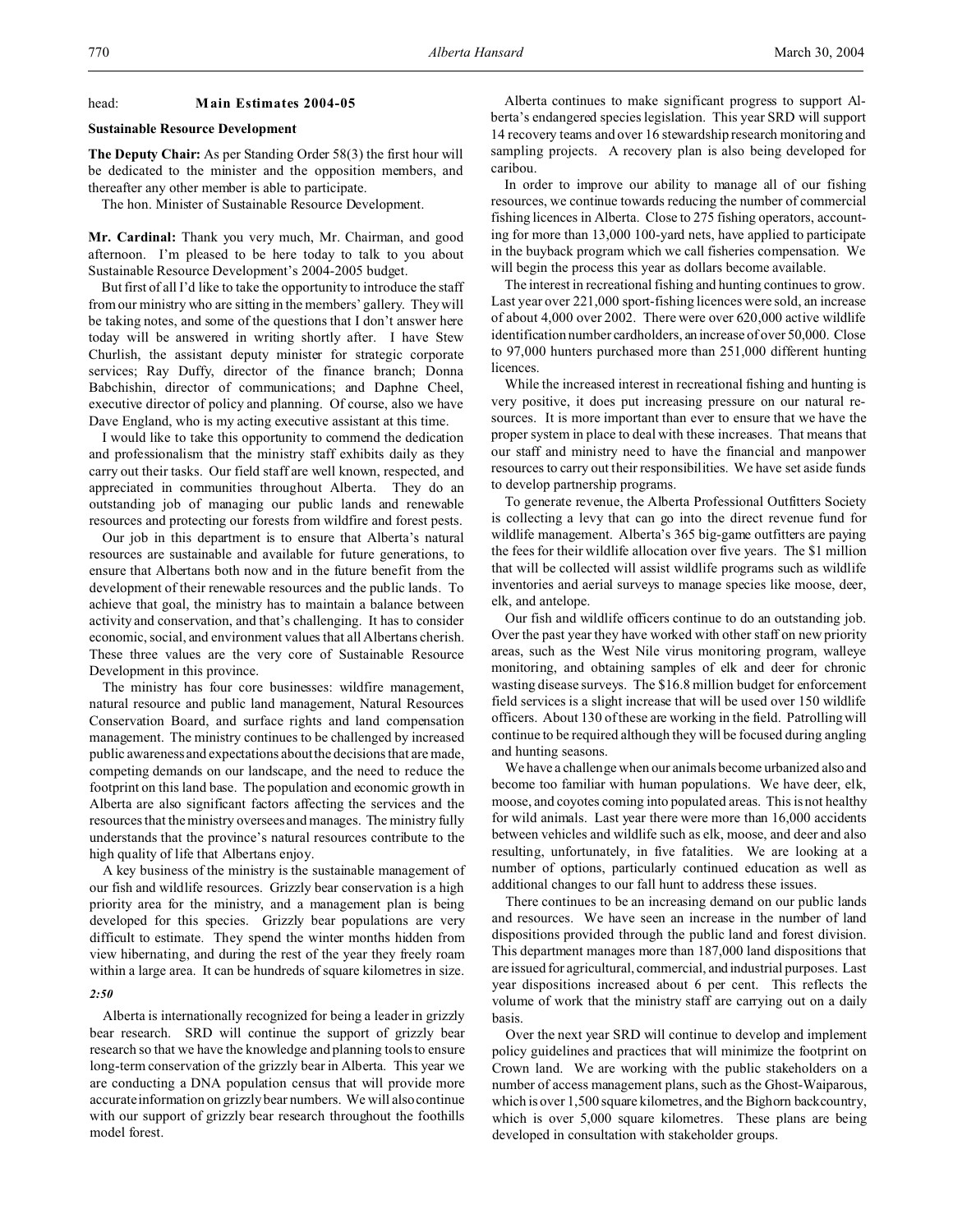We are achieving a balance to protect the environment and provide recreation opportunities for the public. We are in the first full year of new rules for recreation and exploration access on agricultural leases on public land. The Agricultural Disposition Statutes Amendment Act has been very successful in resolving access issues between leaseholders and the recreation users. By December of last year nearly 90 per cent of the leaseholders had submitted contact information.

Supporting the agricultural community is also a big part of this department by ensuring that we have well-managed public rangelands.

Forestry continues to be an important part of our Alberta economy. It is an industry that generates an annual revenue of around \$8 billion, provides jobs for over 54,000 Albertans, and is a key industry in the overall economic diversification plan of our province. In fact, about 45 communities in Alberta depend on forestry as their major source of income and also job creation.

I am especially proud of the working relationship that we have developed with industry. Despite the challenges, industry continues to show their commitment to innovation and the future of our forests. They continue to introduce new technology and leading-edge practices while placing a high value on concerns for the environment and wildlife.

Just last week the Alberta Forest Products Association announced that the value of forest products produced by their member companies increased productivity by 16 per cent. Alberta industries have increased their exports to the U.S. by 30 per cent from approximately 1.1 billion board feet to about 1.5 billion board feet. This is because Alberta has some of the most modern and efficient mills in North America. Our forest practices are also amongst the best, and we have done a good job of creating the environment for industry to create jobs and create wealth in Alberta.

### *3:00*

It is important to remember that a healthy forest industry is crucial to the well-being of our economy and our environment. It is no secret that the Alberta forest sector continues to face some very real challenges such as the impact of the softwood lumber trade dispute. A priority for SRD is to continue to work closely with the industry and, of course, the people that are involved in the softwood lumber trade negotiations. Together we are looking at options to resolve this dispute on a long-term basis.

As you know, last year we had another very busy fire season. Over 1,100 wildfires burned nearly 55,000 hectares of forested land. Many factors affect the cost associated with protecting Alberta forests, such as weather conditions, fire hazard levels, and moisture levels. To be as effective and prudent as possible, we start with a base budget to ensure that we have adequate resources throughout the year. Our priority goals are to protect human lives and communities.

Being prepared will save taxpayers money in the long run by reducing the number of costly escaped fires. When large wildfires occur and when numbers get high, the cost of additional staff and resources is covered through supplementary estimates. Last fall it was determined that disaster assistance was required, and additional funds were made available through a sustainability fund. In 2002- 2003 the department was able to collect on a wildfire insurance policy that was in place. After carefully reviewing the increased premiums for this year, it was not in our best interest to renew the policy for this fire season. Despite the severe fire season in parts of the province I am proud to inform you that we did not lose one single building to wildfires, and we were able to reduce large fires from 4 per cent to 2 per cent.

This past summer was also significant with the devastating impact that wildfires had on families and communities in B.C. A recent independent report on the B.C. wildfires urged government to reduce the risk of large wildfires. Their recommendations are consistent with those contained in past reviews of Alberta's protection practices. We have been doing much of this work already. Alberta is continuing to strengthen the FireSmart community prevention program and will take more resources in that area this coming year.

I would also like to address the fine work that is being done by the Natural Resources Conservation Board. The Natural Resources Conservation Board has two roles: the traditional role, to review projects that could affect the province's natural resources, and their new role as a regulator of confined feeding operations in Alberta. Ever since the NRCB assumed responsibility for regulating confined feeding operations, their workload has increased dramatically. The additional \$1.1 million increase in their budget will ensure that they have the necessary resources to manage the confined feeding operations.

Last year the NRCB received 1,083 complaints, and so far they have resolved 876 of these. Inspectors from NRCB issued 19 enforcement orders. They received 148 applications for confined feeding operations or manure storage facilities. In the case of confined feeding operations the NRCB is involved in these stages and, of course, still takes directions from Environment on whether large projects require environmental impact assessment studies.

In its traditional role outside of confined feeding operations the NRCB kicks in once Alberta Environment determines the need for an environmental impact assessment study. The environmental impact assessment contains information on the anticipated social, economic, environmental effects of the project and what steps are being taken to reduce any adverse effects. As you can see, they continue to be extremely busy.

**The Deputy Chair:** Hon. minister, the 20 minutes allocated to you have now lapsed.

The hon. Member for Edmonton-Ellerslie.

**Ms Carlson:** Thank you, Mr. Chairman. Happy to have an opportunity to talk about the estimates of Sustainable Resource Development this afternoon, and I look forward to the minister having a chance to finish his comments in a few minutes. I'd also like to thank all of the staff that are here. You guys do a great job, and I know that you try and keep him on track. It doesn't always work, but I know that you try your best.

That's one of the first things that I want to talk about this afternoon, Mr. Chairman, an issue that his department tried to keep him on track for and he didn't follow suit, and that's about grizzly bears. In spite of evidence that there are dangerously low populations in Alberta and in spite of the recommendations from the government's Endangered Species Conservation Committee that grizzly bears be classified as threatened and in spite of thousands upon thousands of protests from concerned citizens, the government decided to go ahead with this spring's grizzly bear hunt, which meant that they also ignored the recommendation of their own grizzly bear recovery team that the hunt be suspended this year.

In response to that, I sent out a letter to a number of Albertans criticizing the government for that decision, and I got back some very interesting comments, Mr. Chairman, some for and some against. Cliff Wallis of the Alberta Wilderness Association and Sonja Mihelcic of the Sierra Club of Canada, prairie chapter, and Peter Duck certainly supported what I was saying, but some people certainly didn't.

Tom Foss, who is the regulations chairman of the Alberta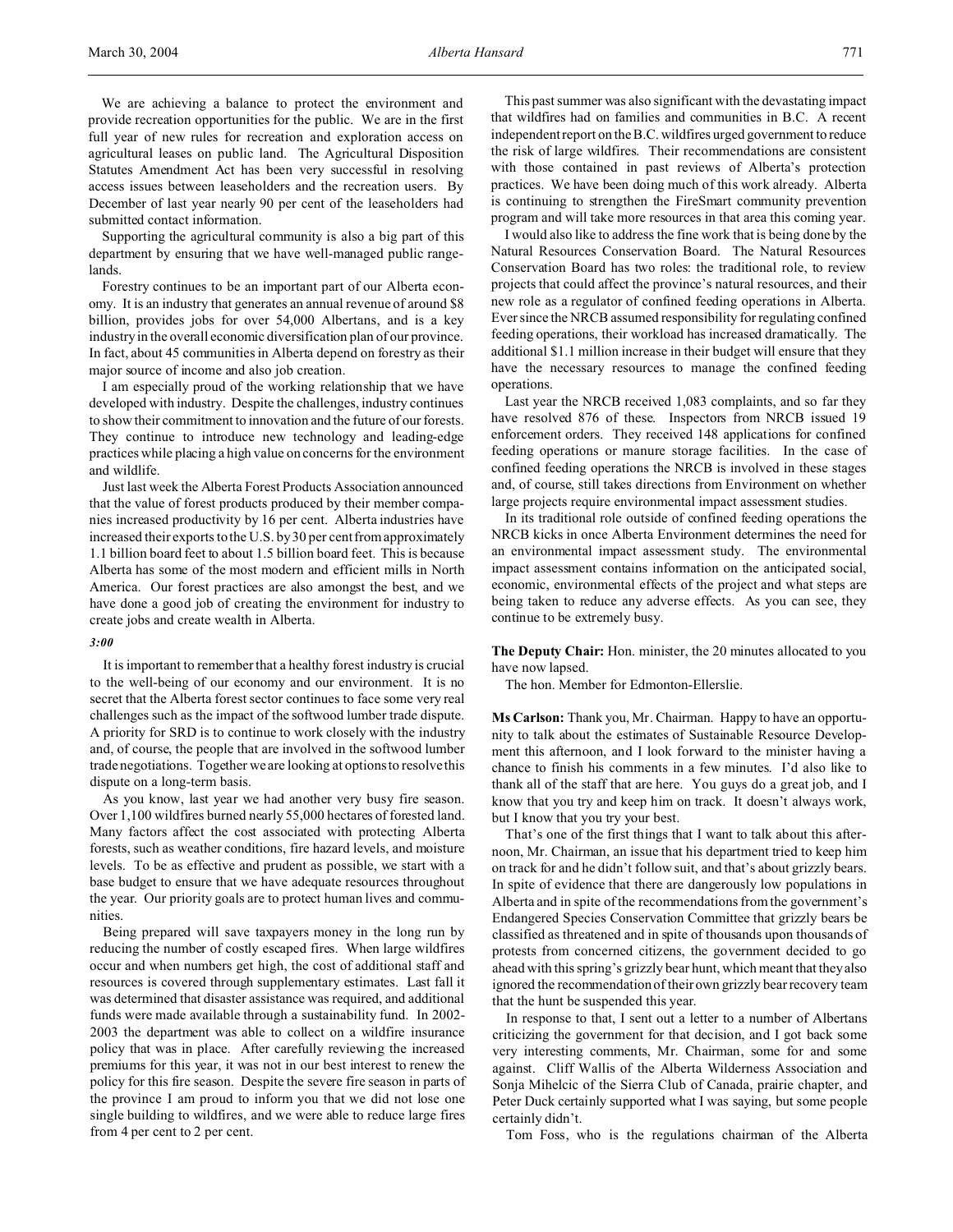There is a huntable population of bears there. Whether a hunter harvests the bear, a car runs them over or they are removed by Fish and Wildlife, or killed by another bear, killed as they are held in a trap or snare, there will always be bear mortality. Unfortunately we are never going to have the numbers of bears that lived here over 100 years ago but we do enjoy a [healthy] population [now]. In our opinion there are many areas in the province that can support a hunt.

I guess that's the minister's opinion too.

T.J. Schwanky of Cochrane was also concerned with what I said. He said that while he's typically been a big supporter of mine and my position on environmental issues, he thinks that I'm "way off base on the grizzly hunt." He says that "hunters pose no threat to these great bears and, in fact, are quite likely their best ally. The real threat to grizzlies is habitat loss and human use in the backcountry."

Also, Ryk Visscher, who is the past president of APOS, stated that as one of my constituents and one of my biggest past supporters and as a biologist and an outdoorsman himself he's extremely disappointed in my position. He talks about in the past my being reasonable and objective and that he shares a passion for the great outdoors and wildlife populations, which I do, and he believes that I'm ignoring the science that already exist on the population.

In response to that, we have Jeff Gailus from Canmore talking about the need for "the persistence of a stable population of grizzly bears in Alberta" so that everyone – photographers, hunters, the general population – and other bears can enjoy the bears forever.

But the latest (and very substantial) research on grizzly bears, both inside and outside Alberta, indicates that the population in Alberta is too small, the reproductive rate too low, the habitat too degraded and, most importantly, the human-caused mortality rate way too high (2 or 3 times sustainable levels) to ensure a future for Alberta's grizzly bears.

He then goes on to support that argument.

So my questions for the minister are with regard to this issue and his position in terms of the budget estimates for next year and how they're going to spend the money. One, what does he have to substantiate or does he believe he's going to have to substantiate that the grizzly bear population in Alberta is in serious danger and he still refuses to elevate the status of the grizzly to a threatened status? Do you expect that you're going to be revisiting this issue and potentially suspending the grizzly bear hunt? There is an estimate, Mr. Chairman, that there are only 250 to 350 mature breeding individuals on provincial land, whereas the recommended minimum number to maintain stable, healthy populations is a thousand bears. So if you could answer that question, I'd appreciate it.

#### *3:10*

**The Deputy Chair:** The hon. Minister of Sustainable Resource Development.

**Mr. Cardinal:** Thank you very much, Mr. Chairman. Those are definitely good questions. It is definitely a priority of our government to ensure that we do our job in maintaining the balance between, you know, the development of our resources out there and environmental protection and, of course, the protection of our wildlife resources also.

As you can see, my budget did not increase, but it did not decrease in any area. We will continue with our budget and the programs that we have in place, and the member I know is quite familiar with some of the programs that are in place. We will continue monitoring very closely.

The challenge we have out there is in relation to when you're monitoring, being able to count the number of animals that are out there. Most grizzly bears will hibernate. The easiest time to see them because of their colour would be in the snow, and of course they hibernate in the winter, so they're not out there. The other time that you could try to find grizzly bears to count would be maybe in early fall or in the summer. Their hearing is really good. You know, if a helicopter were to fly in any area within 10 miles of the animals, they would probably move and hide under the trees and shrubs and stuff. So it's a tough area. We estimate that there are over 500 grizzly bears, and some have indicated that there are more than that. So it's a real challenge.

What we've done this year is actually reduce the hunt by about 30 per cent. We still allowed about 130 licences a couple of years back, and with the 130 licences the average take of animals was about 12. We've reduced that by 30 per cent. There are now 73 licences, and I would estimate, based on historic information, that the maximum that would be taken out would be somewhere around eight or nine. So it is a challenge.

I mentioned in my opening speech that we have a challenge in relation to animals becoming urbanized, and that includes grizzly bears but a lot more black bears. In order to keep animals wild and away from growth centres like Edmonton and towns and hamlets and communities throughout the province – I believe it is healthy not only for humans but also for the animals to remain wild, and I believe that the way you do that is to continue some form of a managed hunt. Now, at what level do you maintain it to try and keep animals away from growth centres and towns so that they don't endanger lives? If you do run into a grizzly bear, either the grizzly bear is dead or you are. It doesn't walk away. In fact, it'll hunt you down. So it is a challenge, and we'll continue monitoring that closely.

In B.C., next door to us, they allow 200 licences, although their grizzly bear population is around  $1,400, 1,500, 1,600 - \Gamma$ m not sure – in that area. They allow a bigger hunt. You know, animals will move between borders, so again it creates additional challenges.

So whatever I don't answer here, we'll do in writing on that specific item, you can be assured. I commend you for continuing to put pressure on our government and the people that are involved in the hunt of grizzly bear. That will need better monitoring, no doubt, and better management. That's our goal: to achieve that balance.

**The Deputy Chair:** The hon. Member for Edmonton-Ellerslie.

**Ms Carlson:** Thank you, Mr. Chairman. My next set of questions is around declining woodland caribou populations. In March we asked the question about them, and basically the minister responded that things are fine and that the government's doing a good job at maintaining healthy wildlife populations. Meanwhile, in the Edmonton *Boreal Market News*, volume 2, issue 4, there was an article that talked about harvesting being postponed for the sake of caribou, where Weyerhaeuser will postpone harvesting on 82,000 hectares in Alberta in order to aid protection efforts for the mountain woodland caribou. So my question is: why is it that a large forestry company like Weyerhaeuser can recognize that no further harvesting should take place until a caribou recovery plan is put in place, but we're not seeing any leadership from your department on that?

**Mr. Cardinal:** Thank you very much. That's another very important question. Actually, the press release came out today.

This is a normal process for the corporate sector. We have in the past always worked with the industry out there, not only forestry but also the oil and gas industry. Al-Pac, for example, in my constitu-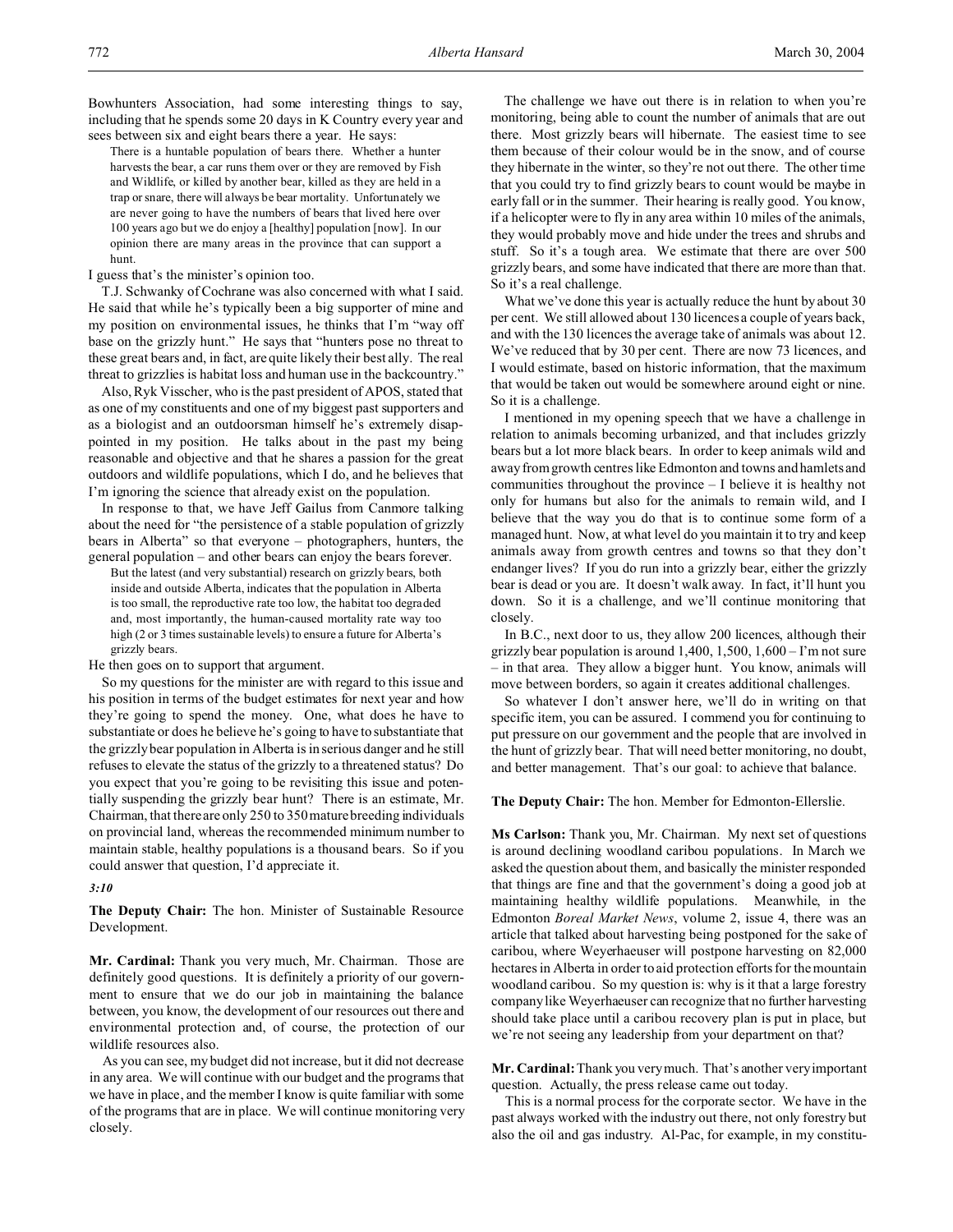ency has, you know, a study that has been going on within their FMA for a long period of time now on woodland caribou, monitoring and tagging and following the paths where the animals move. In fact, they've also developed, similar to Weyerhaeuser, a recovery plan and plan all their forest harvesting activities based on the free movement of these particular animals.

Now, when it comes to woodland caribou, one of the challenges we have, of course, is again the management of the population growth. Woodland caribou in Alberta is not a food source for First Nations. It is a food source for wolves, mainly. Therefore, the wolf population is growing. They have more impact on the caribou population than the economic activity that takes place out there.

There's no one else hunting the animals. Maybe one a year is taken out, I understand, by the First Nations. In the extreme northwest of Alberta I believe a few more are taken out, but in the north-central, northeast, all the way to Saskatchewan and the Northwest Territories border there are very, very few animals ever taken out for a food source.

Therefore, the main predator is the wolf population. Wolves are very, very tough animals to count to start with, to manage the population. They're very, very smart animals. In fact, my dad trapped all his life. He's turning 92 years old soon. He's trapped since he was 12 years old, and he only saw wolves twice in his lifetime. Now, he's a guy that spends all his time in the bush. So we are dealing with smart animals that are after these other animals. When you go to some of the oil and gas plants that operate in the areas where the caribou are, sometimes you will find that the caribou will hang around the developed areas for protection from the wolves because wolves don't come near the developed areas.

So it's a real challenge, then, to try and keep that balance going. You know, we'll keep monitoring. We'll encourage industries to keep doing what they're doing, like Weyerhaeuser – I commend them for that – Al-Pac, and no doubt other companies that are doing caribou management are to be commended.

#### *3:20*

In 2005, I believe, two forest management agreements out of 20 or 21 will be renewed. Some of the things we'll look at as we move forward are what this company is doing in relation to minimizing the footprint we leave out there as we harvest the resources, working in co-operation with the oil and gas industry in relation to use of the land base, the road network developed, and, of course, you know, the amount of dollars they spend on management of the caribou. So there are options. Eventually, all the FMAs will be renewed. As we move forward, we can incorporate some of the changes that are necessary to put in long-range plans for those companies that may not be planning our plans.

Thanks.

**The Deputy Chair:** The hon. Member for Edmonton-Ellerslie.

**Ms Carlson:** Thank you, Mr. Chairman. My next set of questions is on Dutch elm disease. We've seen this disease kill millions of elm trees throughout North America, Europe, and Asia in the last few years. Alberta is one of the few areas in the world where elm trees are widely grown and the disease has not yet been widespread.

In the past a province-wide monitor ensured that we would be able to identify and monitor early signs of Dutch elm disease in order to prevent its spread here. Last year, however, that position was cut, and I believe that it hasn't been reinstated this year. So my questions are: given that the elms in Alberta's rural areas alone are valued by this government at \$634 million, does the ministry not see a value in keeping that position to monitor the disease, and will you be contributing any funding towards the monitoring of this disease in rural areas?

**Mr. Cardinal:** Mr. Chairman, on this particular issue I'll get my department to answer in writing to you.

**Ms Carlson:** Thank you. Mr. Chairman, I'd like to add to that question then: if you could give us some detail on what plan you have to stop the spread of the disease or to eliminate it once it is seen to be spreading in Alberta.

My next question, then, is going to be on forest management, including FSC certification. A study on the boreal forest entitled State of Denial, funded by an Alberta timber company, is demonstrating how the combined impacts of human activity are devastating Alberta boreal forests. FSC certification would help to protect these important areas while allowing our forestry companies to become more competitive. So the question is: when is the government going to establish more protected areas so that it can implement the forest certification standards? Can you tell us what you're planning on forest management for the 2004 plan? Do we see a review of the Forests Act any time soon?

**The Deputy Chair:** The hon. minister.

**Mr. Cardinal:** Thank you very much, Mr. Chairman. I'll start off with the certification process. That is another challenge. I'm sure the member is talking about the international certification.

It is a challenge, and it's something that we have to monitor very closely. Some of the larger companies already have those processes in place. It is an area where it makes it quite complicated for some of the smaller companies in particular because the international certification has nothing to do with the quality of wood that is manufactured or the amount of wood that is taken out of a tree. The certification is based on how you harvest your resources, and that's not bad. That's not bad. Some of the large companies, I believe, won't have too much of a problem in getting international certification. The companies that will be faced with a challenge are the smaller operators.

We have over 125 small sawmill operators and loggers in Alberta, companies that produce less than 5 million board feet per year. So far we've managed to exempt those in our softwood lumber negotiations. That is why there are about 50 communities that depend on forestry as their major source of income and also job creation. In those particular cases most of those companies will not be able to get international certification. We may have to look at it as a province in developing a certification plan to certify those smaller companies that can't afford to do the certification, because it would close the industry down.

In relation to the actual planning of how we harvest our resources in the forest management agreements, number one, when a company takes a forest management agreement, they buy it for 20 years, normally, 20-year agreements. Of course, when you do that, you have a 20-year plan to start with as to how you're going to harvest your resources and how you're going to expand your company and diversify and value-add and continue your plan to make, you know, the revenue that's required as a private company.

Then there is another plan, a five-year plan of how you're going to develop the resources. Then there's an annual operating plan. Again, most FMA holders and quota holders have to have a public meeting and invite the public to participate in how your harvest plan is going to be done for that year. Once that process is completed, it has to be approved by the minister, so the minister ends up seeing most of the plans in Alberta.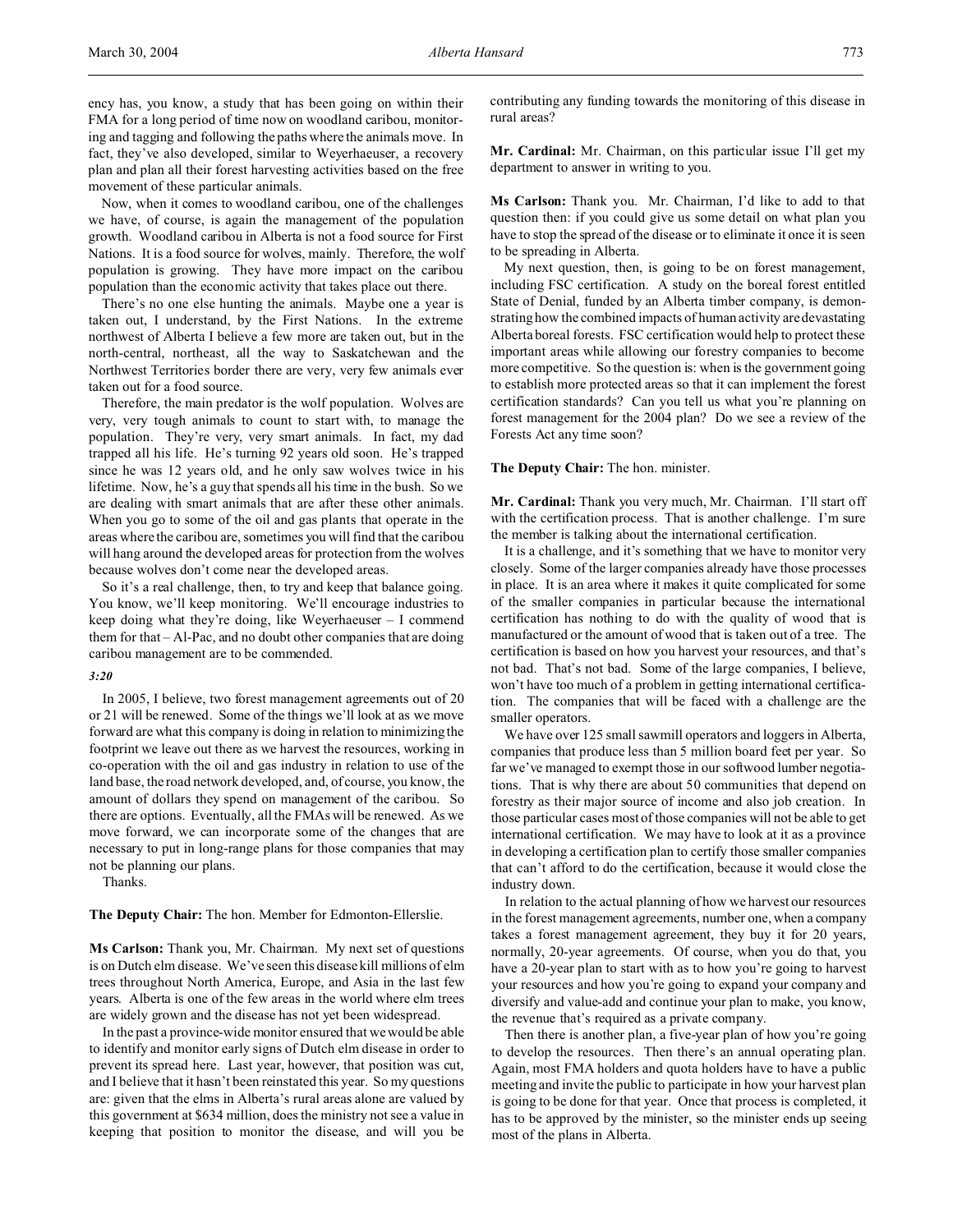#### **The Deputy Chair:** The hon. Member for Edmonton-Strathcona.

**Dr. Pannu:** Thank you very much, Mr. Chairman. I'm pleased to have the opportunity to join the debate on examining the 2004-2005 estimates for the Sustainable Resource Development department.

Mr. Chairman, I want to make some general observations first about the widespread concern across this province that this department's ability to enforce its own laws and to enforce compliance with respect to its obligations to protect renewable resources has been on the decline since the get-go.

In 2001 this department was established, of course, to provide protection for and to enhance the sustainability of Alberta's renewable resources. On the watch of this minister Albertans are saying that the capacity of the department starting in 2001 has simply gone down. So I really want to get a clear message across the way to the minister that people in Alberta are very concerned about the growing incapacity of his department to do what it is there to do. The fact that it is there is that it has certain responsibilities. The message that I'm getting from the press, from the media, from various organizations, concerned Albertans is that the department is simply not doing its job, and I think the buck stops at the minister's desk on this, and he has to, I think, explain this.

#### *3:30*

I just want to read, Mr. Chairman, from a letter that the minister received from Steve Carlson, president of the Alberta Game Warden Association. This letter is dated October 22, 2003, and I just want to read here and there from this letter. I'm sure the minister has the letter available to him, and I hope that he'll pay attention to it. Mr. Carlson draws the minister's attention to the growing difficulties that his staff responsible for the sustainability of resources and for protection of wildlife and fish populations is having because of the budgetary cutbacks that they have had to live with.

Mr. Carlson says that

the Officers in the province have a very difficult job. As the primary front line contact for the department they are left with the challenge of being everything to every one. They are expected to provide detailed biological information on complex ecosystems, they facilitate volatile public meetings, they provide talks to school groups, respond to incidents involving dangerous wildlife, they apprehend serious resource violators, and they provide logistical support to other government departments such as those dealing with health crisis. The nature of their responsibilities dictates that they are a very mobile and responsive agency actually present on the landscape, with representation in communities throughout Alberta. This fact carries with it the reality that equipment needs and operating costs are greater than other functional positions within the Department. It appears this fact has not been recognized with the present allocation of operating funds within the Department.

The next paragraph is particularly disturbing in what it has to say. It has been widely reported in the media that the Fish and Wildlife Division is suffering a severe shortfall on the money it requires to

effectively deliver its programs.

Then the writer observes:

At this same time, operating budgets for the Fish and Wildlife enforcement districts across the province have been slashed anywhere from 20 - 50% compared with last years allotments. So it compares with, I think, 2002's allotments.

What this equates to is that some districts were allocated a total

budget of \$8,300.00 to cover the costs of telephones (office and cellular), equipment purchase/repair/maintenance, fuel purchases, office supplies, travel and subsistence, [information technology] repairs or upgrades, office equipment rentals, etc. This then begs the question . . .

And I'm going to ask the minister to address this.

. . . where have the dollars (the \$700,000.00 budget increase, the \$800,000.00 reduction experienced by wildlife and fisheries management, and the money from the 20-50% district budget cuts) been allocated?

Where has it been transferred to? Why is it not available to the fish and wildlife branch of the department? What has the minister done in this year's budget to address this clear concern that his own staff has with respect to the inability of the department to provide those services?

Another quote.

It is reported that the Ministry of Sustainable Resource Development was created in March 2001 to provide greater direction and focus on the sustainability of Alberta's renewable resources. The Deputy Minister for the department has indicated that nothing has changed in terms of the department's expectations that compliance with legislative requirements is a necessity.

I'm asking the minister: is he satisfied that this legal requirement on his department to have sort of compliance with legislative requirements as a necessity – does he have the resources to meet that obligation?

Published documents have acknowledged the importance of having a credible and effective enforcement program, which can be called into action when education and prevention are not sufficient.

I just heard the minister in his introductory remarks say that he focuses on education and prevention, but his own staff is saying that education and prevention are not sufficient to achieve compliance with the legislation.

In response to the limited budget dollars allocated, managers within Fish and Wildlife were forced to provide direction to Officers that preventative patrols would be discontinued, and officers were not to work evening and weekend shifts to avoid the additional expense of \$1.75/hr for shift differential and weekend premium. Of course it is during these evening and weekend periods when officers notice increased unlawful harvest of our resources. This also has meant that repairs and maintenance to equipment vital to their ability to monitor resource harvest and status (such as our highly sought after fishery resources) just do not happen.

Now, I don't think anyone can communicate to the minister in clearer language the sense of crisis that is experienced by the people on the front line in his own department.

A snapshot of the results this direction has had indicates that enforcement actions for the month of July has decreased by over 50% when compared to the same time period during the previous two years. Grizzly management plans . . .

To which the Member for Edmonton-Ellerslie has spoken already. . . . call for increased enforcement; meanwhile proactive deterrent patrols are at an all time low. Efforts of protecting the bull trout (one of the province's official symbols, sporting a zero catch limit), has all but been eliminated leaving these protected fish populations vulnerable to unregulated and uncontrolled harvest.

I hope the minister is listening. These are not my words. It's coming from his own staff.

Monitoring of commercial fisheries has in some cases been limited only to examining records blindly trusting that they have been completed truthfully and accurately, and that nets have not been set in locations closed as sanctuaries for the fish or where recreational fish such as walleye accumulate thereby being susceptible to overharvest.

The question is asked by Mr. Carlson himself. Do you view the delivery of compliance assurance activities with its present restrictions as being credible and effective?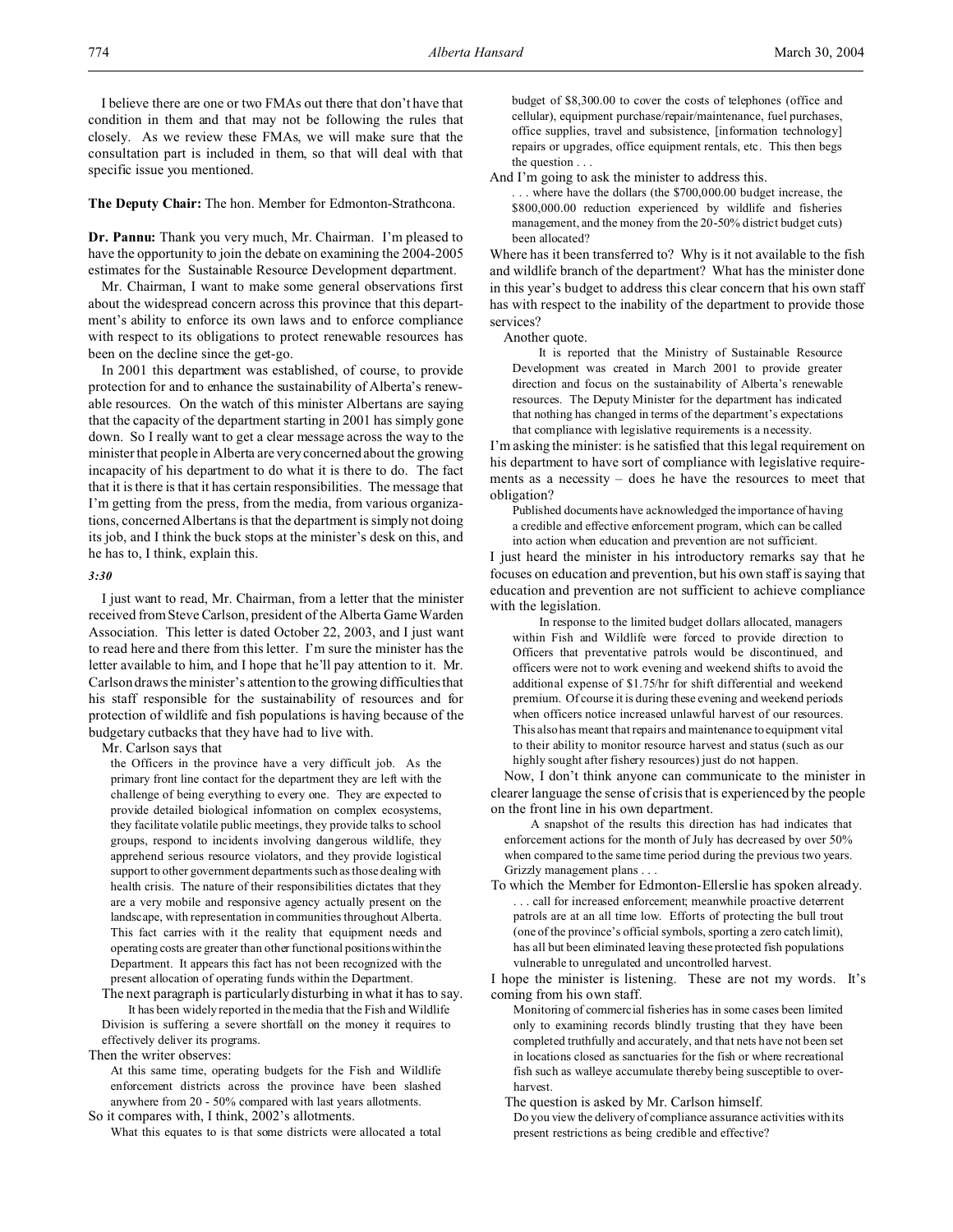Mr. Chairman, talking about fish in particular – and I have had on this matter some discussions both in public and in this House with this minister. You know, there are members in this House and the Premier who can go to these rather fancy lodges outside of this province to do their fishing. Most Albertans rely on the sustainability of the fish stocks in the province for them to be able to enjoy the natural wealth that's available to us by way of these renewable resources.

If the minister fails in his obligations to protect those resources simply because he can't win more dollars, more resources when he's sitting around the cabinet table, then people have the right to ask the question: why is this happening? So I hope the minister will answer that question.

I'm asking the minister to address this question concretely and nonrhetorically if possible. I'm trying to be as factual as one possibly can be on this. These are very serious questions, Mr. Minister, on your watch, and the capacity of the department to do these things has gone down, not up. Why? Why are you putting in danger the future of these resources for our present generation and for the coming generations? If you don't do the job that your department is supposed to be doing – and that's why the department was established in the first place – we won't have these resources either for our enjoyment or for increasing the attractiveness of the province to tourists.

## *3:40*

The tourist industry is an important industry in this province. This government is committed to expanding that industry, but if we deplete our fish resources, if we allow our very unique species to be put in danger and disappear, then what happens? Your failure here is working at cross-purposes to the very goals that the department in terms of economic development, social development sets up for itself.

Here are some questions for you, Minister, to address.

**The Deputy Chair:** The hon. Minister of Sustainable Resource Development.

**Mr. Cardinal:** Thank you very much, Mr. Chairman. I want to thank the member for all the questions because they are good questions. I know that he's as sincere as any other Albertan in ensuring that we protect the limited, valuable resources that we have in Alberta.

The member used the words crisis in wildlife management in Alberta. There is no crisis. To start with – and the member may disagree with me – I feel that 99.9 per cent of Albertans are very honest. They would not purposely break any laws. Therefore, the plan we have in place is to deal with those few people that possibly break the law and to try to target our activities based on that. Why hit the 99.9 per cent of Albertans who never break the law, have a whole pile of staff out there checking everybody inside and out, when you know for a fact – and the officers themselves know – that Albertans are generally honest? They do not break the law on purpose.

You know, we have a \$40 million budget. We have over 1,900 staff total because staff do work together in a number of areas, even sometimes in different departments to support other departments. We have over a hundred fish and wildlife officers out there, and we need to make sure that we have efficiencies wherever possible when we operate the department.

I spent 19 years in government myself, right from a wage position

to a management position, in fact working as a consultant to an assistant deputy minister. I tend to think that I know how the departments operate inside and out. I know that from my involvement previously there are some deficiencies. Staff are generally good, but there are some efficiencies that we need to improve.

#### **The Deputy Chair:** The hon. Member for Edmonton-Strathcona.

**Dr. Pannu:** Thank you, Mr. Chairman. Let me reiterate here in Mr. Carlson's own words his very serious concern. The minister may not want to call it a crisis. Let me just read to the minister. I think he may have forgotten the contents of the letter and the tone of the letter. In the second last paragraph there, the important paragraph there, this is what Mr. Carlson says, Minister.

Although compliance enforcement is only a portion of what we do, it is no less important than the other facets of our job. We recognize that we always have to strive for ways to improve efficiency and focus our efforts on mission critical activities. However we do feel an obligation to do all that we can to ensure the sustainability of Alberta's natural resources, and the viability of those industries that are geared to capitalize on Alberta's natural wealth. It is for this reason that I respectfully submit that the Fish and Wildlife Division desperately requires . . .

Desperately requires. Is that a tone of crisis or not, Minister? . . . additional funds to be allocated to their operating budgets. Without measured controls on development and compliance with management goals and objectives, these finite resources may be over exploited and doomed to long periods of recovery and inaccessibility to Albertans and industry alike.

I'd like the minister to respond to it and specifically address the question: by how much has he increased the budget for the fish and wildlife division, which is desperately short of resources to do the job that it is required and expected to do?

**The Deputy Chair:** Hon. members, the one hour allocated between the minister and the members of the opposition has now elapsed. The chair will recognize any other member that may wish to participate in the debate.

Hon. minister, you may proceed with your remarks, but I'll recognize if there are any other government members.

**Mr. Cardinal:** Okay. Thank you very much. The other area that the member mentioned earlier, of course, is in relation to the commercial fisheries issue. Starting April 1, which is coming very shortly, we will commence the compensation program as part of our overall fishing management strategy in Alberta. We will commence the buyout program.

Right now we have over 800 commercial fishermen in Alberta. They fish approximately 34,000 100-yard nets. Our plan is to reduce that down to 200 and about 18,000 100-yard nets. We will have viable commercial fishing operations and the ability for us to be able to manage better and monitor better and ensure that the program works well.

The other thing we do, of course, is run some pilot projects. Calling Lake was one example. I think most people are familiar with that. It is working well, where part of the lake is closed completely from all activity. One part is open, where you can keep one walleye of any size. That's being monitored. The report is supposed to come out very shortly.

The other thing we're doing is that starting April 1, we will initiate the barbless hooks, where people will have to use a barbless hook now to fish in any lake or river or stream. I believe, again, that that will help in restoring some of the fisheries we have in Alberta because if you do catch, say, a larger walleye or pike with a barbed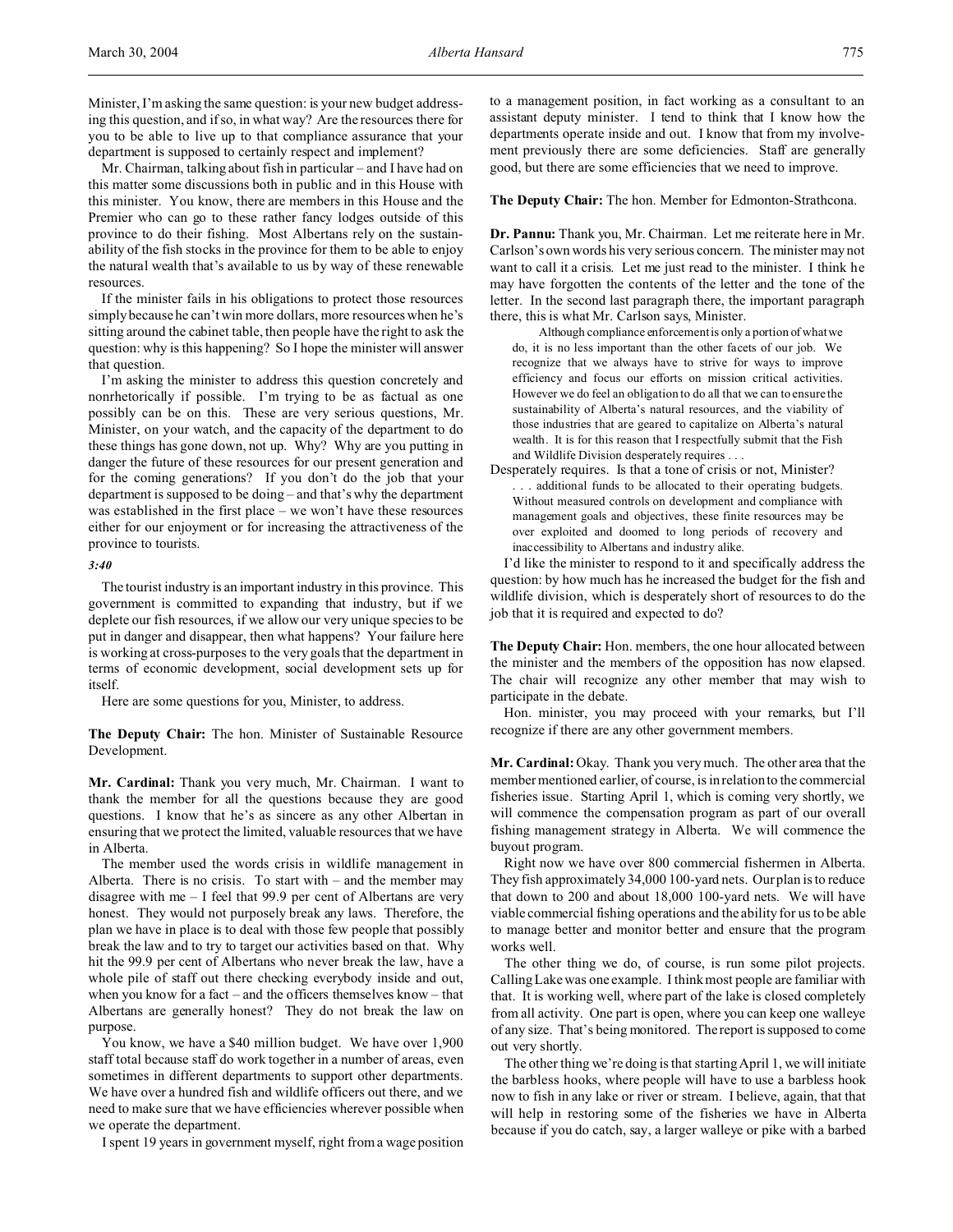hook, right now in a lot of cases when you take the hook off, you destroy the fish pretty well. If it's a catch-and-release program, you have no choice but to release the fish into the water to prevent you from getting a fine. So we are doing a lot of new, innovative ways of managing the fewer resources we have.

Our budget is consistent from previous years, so all we're doing is trying to operate efficiently within that budget, and we will. Like I say, I'm quite familiar with how departments operate and where there are maybe some weaknesses. We will continue to do that.

Thank you.

**The Deputy Chair:** The hon. Member for Edmonton-Rutherford.

**Mr. McClelland:** Thank you, Mr. Chairman. I have a question of the minister which the minister may or may not be able to respond to at the moment. It's really to satisfy a curiosity that I've had for some time. The curiosity has to do with confined feeding operations or livestock operations in general near a watershed, in particular confined feeding operations. As I understand it at the moment, if I were to build a house for a single family and it were to be outside of the normal sewage area and it was next to a watershed, I would have to have the effluent hauled away. In some areas it's not even permissible to have a septic field, depending upon where it is on the watershed. Why is it not permissible to have a single-family residence with human waste going into the watershed but it is permissible to have a large confined feeding operation that would have effluent going into a watershed?

#### *3:50*

**Mr. Cardinal:** Mr. Chairman, again, because it's a pretty detailed question and it's very, very sensitive, I'll get the department to answer that particular one in writing.

In relation to the whole process of confined feeding operations, of course in the past, you know, as a former municipal councillor I was involved in some of this where applications would come into the municipality development officer for review and possible approval for any type of development, including residential, including larger commercial and industrial operations.

Of course, then in addition to that, there were the regional planning commissions, which in some cases, not in all cases, were involved in approving some of these developments. Because the municipal planning commissions were eliminated a number of years ago to reduce expenditures in Alberta, it was critical that some form of an organization be developed to deal with the intensive growth of the animal industry, and of course the NRCB two years ago was given that added role and works very closely with the Ministry of Agriculture, Food and Rural Development.

But specific to the question I will get the staff to write.

#### **The Deputy Chair:** The hon. Member for Edmonton-Ellerslie.

**Ms Carlson:** Thank you, Mr. Chairman. I have two sets of questions left, and then I'm done for this afternoon.

The first is on staffing within the department. I've asked this question many times over the years in the House, and it's still, I believe, an issue, that fish and wildlife officers can't really be expected to protect our resources if they aren't adequately funded.

We see that other people are picking up on this issue. Back in the fall there was a letter printed in the *Alberta Game Warden* magazine from a retired fish and wildlife officer asking for more support for fish and wildlife resources. He talked specifically about:

There must be political will and some priority placed on Fish and Wildlife resource research and protection. A good start would be to take back the fish and wildlife licence money (\$7 million) that is given to the Alberta Conservation Association, which in many cases duplicates the work and fragments management programs.

He really believes that the money has better use within the government department because the devoted staff there will bring forward good management plans and work within budget constraints.

That concern was picked up in the *Edmonton Journal* with regard to Fish and Wildlife losing to poachers. Officers feel demoralized and worthless because of budget cuts.

I for many years have advocated that there be more positions in this department rather than fewer. It's one of the few places where I think we just don't spend enough money. So I would like the minister's comments on that.

I'll just wrap up my last set of questions too, and that is in terms of the Alberta Conservation Association. We're getting increased concern from member groups in that association and groups that have decided that they will not or will no longer be member groups that the ACA, which has DAO status, is not spending the money wisely. The issues that they would particularly want addressed are five, and I will talk about them.

The first one is that the "priority or focused spending of hunter and angler monies . . . has not been achieved." They believe that necessary fish and wildlife surveys are not being conducted "that will better manage our resources and provide increased opportunities." They believe that they

are unable to direct the monies for on-ground fish and wildlife habitat protection, development and enhancement. Current spending includes a large manpower base, administration, spending on lower priority species, indirect benefits to hunters and anglers and generally lower priorities to hunters and anglers.

The second point. "The government is unable to deliver many of these necessary programs and although the Minister has tried to obtain increased budgets, it does not appear likely" that it's going to happen in the near future. "The concern for funding fish and wildlife management and enforcement has been expressed by government biologists and enforcement officers, and fish and game members, and the media."

Number three: "Without redirected funding and existing limited government budgets, the precautionary approach to fish management . . . will prevail." Then there may be "few changes to very restrictive catch and size limits. Such restrictions may in part be a cause for reduced angler interest in Alberta."

Point four.

The current organization of fish and wildlife management inAlberta appears to be confusing and attempting to determine who (the government or the ACA or the hunters/anglers) is responsible and accountable for information, for management priorities, and for spending priorities is a challenge.

Lastly,

efforts to change the direction of the Alberta Conservation Association [have] included considerable correspondence, the submission of resolutions to the ACA Annual General Meeting . . ., input into various government reviews of the ACA, and the 2002 Memorandum of Understanding between government and the ACA.

Yet little of the input has been accepted. In fact, former members have as a result withdrawn from participation in ACA.

So if the minister could address those concerns for me in terms of staffing, their relationship with the ACA, and why you don't just take back this organization, which doesn't seem to be meeting its mandate, and have those dollars available within your department.

## **The Deputy Chair:** The hon. minister.

**Mr. Cardinal:** Thank you very much. Of course, in the past year we have restructured the Alberta Conservation Association some, and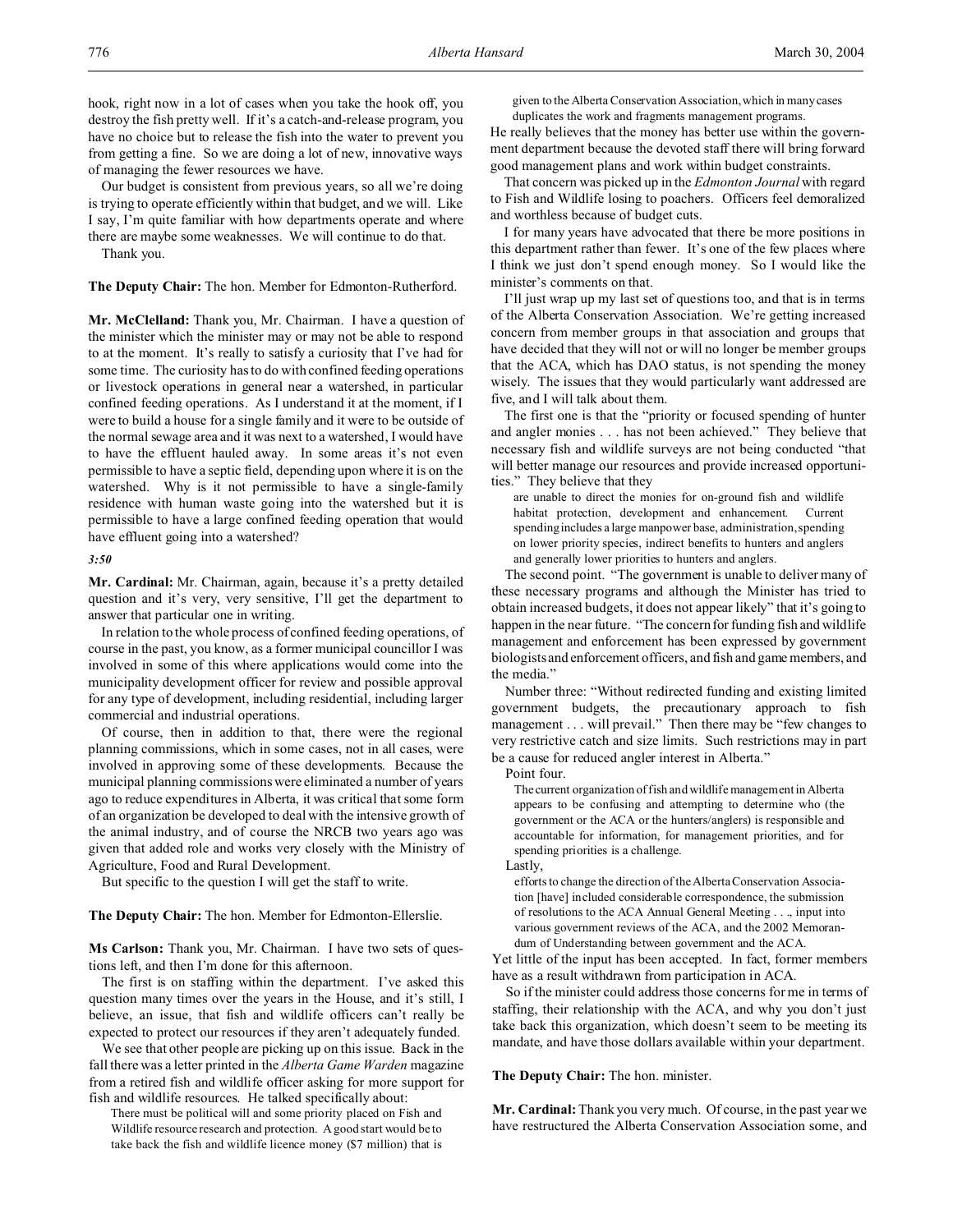we are monitoring it very closely and work with them very closely to see if there should be changes. At this time we are not anticipating any major changes immediately, but you know that if any program does not work in an organization like Sustainable Resource Development, of course the program won't be around. But we will monitor it.

Those are good questions. I'll have my staff answer most of them. But for the benefit of Albertans I think people need to know that the department does spend more than \$200 million already. We have around 1,900 staff. A lot of the questions today were related to the fish and wildlife issue or cuts in the budget, but there are no cuts in the budget. We still expend \$40 million. We have over a hundred fish and wildlife officers, and we do share movement of support staff and administrative staff in particular.

We can do some efficiencies yet within the department. You know, I think it's the right direction to go. I'll give you one example. At one time, as a member of the government working in the civil service, if a meeting was held in Edmonton and you're situated, say, at Lac La Biche, Slave Lake, or a place like that, which is about a 2 and a half hour drive, if the meeting started at 8:30 or 8:15 in the morning, you had to come in the night before, leave midafternoon, leave your work, come to Edmonton, stay overnight so you can attend a meeting at 8:15.

I often wondered why the meetings were not held, say, an hour and a half later. So you do not stay overnight. You can continue working on your job out there during that day, come the next morning, do your meeting, and go back the same day. It would save dollars for the taxpayer, and it saves time for the officers or government employees that travel, not only fish and wildlife officers but other government employees.

How we operate sometimes we need to review very closely. For an example, last Father's Day there was a checkstop just south of Calling Lake. I got stopped in that. I don't mind. I'm like any other Albertans. I didn't break any laws, so I didn't get fined. But there were a number of vehicles. I thought it excessive the number of people involved in the checkstop because you're in there, you set up your checkstop, and because of the communication system we have these days with the cellphones, within an hour or so everybody in the country knows that you're sitting there. I said: well, why don't we have fewer people in there, less time in that one particular setting, and go move to another location to be more efficient? We have some efficiencies that we need to work on.

#### *4:00*

The other one is in relation to some of the charges we lay at times. What process do you do when those charges hit the courts? Do you go sit in there day after day after day till the case is heard? Well, I'm reviewing that right now to see if we can make some improvements in that particular area.

So we are monitoring very closely to try and do the job yet be cost-effective and save money wherever we can but, at the same time, do the job that needs to be done. Again I stress the fact that we don't have Albertans running around out there breaking the law; 99.9 per cent of Albertans that are out there using our wildlife resources are honest, hard-working Albertans. We need to design our enforcement programs based on that, and we need to ensure that we treat those hard-working Albertans with respect when we do a checkstop, because they won't put up with anything other than that.

Thank you.

**The Deputy Chair:** The hon. Member for Lethbridge-East.

**Dr. Nicol:** Thank you, Mr. Chairman. I wanted to ask just a couple

of questions that come up significantly in the rural part of southern Alberta, and this deals with the NRCB and its application to the intensive livestock operations. The public is looking for some direction as to: when are the officers who are out there doing the evaluations, doing the checkups going to be more open to the community in terms of their investigations: what they're doing, what they're looking at, how they're finding out things?

Then I guess the second question to the minister is in terms of enforcement and compliance. There have been a number, a small number, Mr. Minister, of cases brought where the public sees what appears to be a violation not being acted on. What do you have in the works to increase transparency so that the confidence can be brought to bear for individuals who see those violations that I was talking about and then will see some action in terms of compliance or cleanup action, whatever, resulting after a complaint is made? People don't see a real relationship between their complaint and some action.

The third question on that same area would be: at what time in the future do you see the NRCB looking at the issue of cumulative effect, you know, one big operation versus a whole bunch of small ones in the same community area? The issue of cumulative effect doesn't seem to be resonating in the community. They don't see any action. They see it as a heavy concentration of intensive livestock. If it's one big operation, the NRCB seems to act, but if it's a bunch of smaller ones with the same total number, the NRCB doesn't seem to act. There's a concern out there in the community.

So I just raise, basically, those three questions that the community would like to have some feedback on. Thank you.

**Mr. Cardinal:** The NRCB, of course, has done a good job. We had to get additional dollars throughout the year for staff, and then this year's budget has increased by \$1.4 million to try and deal with some of the complaints that we have. Like I said in my opening speech, last year we had over 1,083 complaints, and we resolved close to 900 of those. So I think the staff are doing quite well. No doubt, we can always do a better job, and of course we'll strive for the best.

It is a challenging area, but again it is a necessary process to have in place because we don't have the regional planning commissions any more. We have Environment with their environmental impact assessment studies, et cetera, to work with. Because we don't have the regional planning commissions, we have individual municipalities, of course, that approve some of the smaller projects. Therefore, I think that the NRCB will have to be monitored very closely to ensure that we are doing the job that people want out there. That is why we're out there. It's for the people that we're dealing with. Also, any individual that is in disagreement with the NRCB always has the opportunity to call the minister to ensure that we are dealing with the issues effectively.

**Dr. Nicol:** Just a friendly suggestion to the minister then. In your business plan where you talk about the mandate of the NRCB, change the order of your priorities. Where you talk about the "economic, social and environmental" interests of the community, turn them around so that people get the sense that the environment and social issues play more than the economics. Economic Development, Agriculture, or Energy can deal with that part of it. They want you acting on behalf of the community. So just a friendly suggestion.

**Mr. Cardinal:** Mr. Chairman, that is a very good comment. I know that my staff is here taking notes, and we will definitely have a look at that. It's good.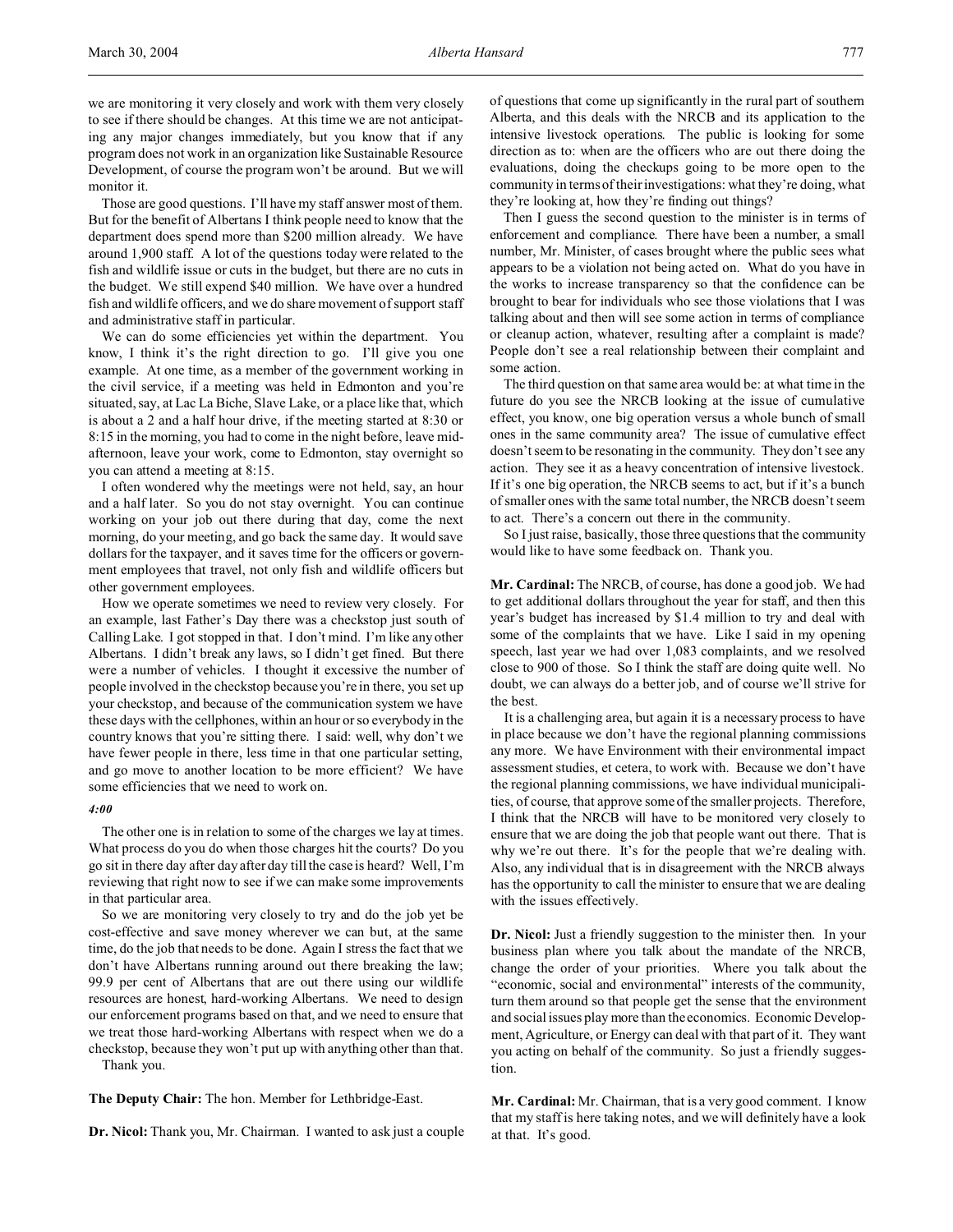**The Deputy Chair:** The hon. Member for Edmonton-Strathcona.

**Dr. Pannu:** Thank you, Mr. Chairman. It's a fairly simple question for the minister. Minister, I understand that the department had last year around a hundred fish and wildlife officers. What's the projected number of fish and wildlife officers for the year that we're discussing the budget for? What provisions are made in the budget to enhance their capacity for enforcement, which is what they've been asking for? Enforcement is a problem, they say, and they're unable to secure compliance with the laws of the province because of the lack of resources. So the number of officers and the resource enhancement for them so they can do their job.

**Mr. Cardinal:** Mr. Chairman, like I mentioned earlier, we do have, you know, around a \$40 million budget. That budget has not decreased. In fact, there have been some minor increases in the budget. In relation to hiring new staff or more staff, if any vacancies occur, we will be filling those positions, but at this time I don't see us going out to hire a whole pile of officers. Again, I want to make sure that we do our job, that the staff have the capacity to do the job they need to do.

Keep in mind that 99.9 per cent of Albertans out there are honest. They're not lawbreakers. So you don't design a program like you're dealing with a bunch of people that are out there breaking the law. You design a program to work with the people to ensure that they respect the resources that are there. You can be assured that most Albertans do respect our wildlife resources and, again, would not break the law. Therefore, we need to ensure that when we're dealing with Albertans, we deal with them with respect. They expect that, and they deserve that. We can't be treating them like they all break the law. They don't. Very few do.

So we've got some work to do within our own department to make sure that, you know, the attitudes towards the people that we're dealing with are right. The best way to have abundant resources in the province is to work co-operatively with the public. That's the way to do it, not by enforcement. Only for the few that break the law, and there are very few that do.

**Dr. Pannu:** During the session last fall the minister brought before this House the Wildlife Amendment Act. The purpose of it was to greatly enhance the fines that lawbreakers would have to face, that would be imposed on those who break the law. Now, the very fact that the minister brought forward that piece of legislation to increase deterrents would suggest that there's a problem with compliance with the law. Otherwise, why would he have wasted the time of the House bringing a piece of legislation that for no good reason at all increases enormously the fines for violation of the laws that he's supposed to implement and seek compliance with?

## *4:10*

Secondly, the Alberta Game Warden Association letter would suggest that the problem with enforcement – and I repeat this; I'm not somehow dreaming these things up. I'm basing my questions on what's been expressly stated by people at the front lines, people who are doing the enforcement for the minister and for us Albertans who want to be assured that compliance with those rules is happening. Whether it's 10 people or 50 people or 70 people, the damage is being done is what the Alberta Game Warden Association is saying. They want to prevent this damage from happening. The only way they can do it is not by hearing the minister repeat again and again that 99.9 per cent of Albertans are not lawbreakers. No one is accusing Albertans of lawbreaking.

The people who do in fact look after the question of whether the

law is broken are the people who are speaking through this letter, and they are saying that there's a problem. They cannot enforce the law, and compliance is not being achieved. So what is the minister to say about that? The minister does not address the question that has been asked by either of these letters that I've tried to put before the minister this afternoon.

**Mr. Cardinal:** Mr. Chairman, no doubt, I get the same letters. If I don't, he should pass them on to me now. If they don't come to me but come to you, maybe you could pass them on, and I'll answer them in writing.

The overall issue of wildlife management and the amendment to the Wildlife Act in relation to fines for poachers again is another measure, another tool to discourage voluntarily Albertans or any other people from breaking the law. There are not too many of them, but if you discourage one by implementing a law like that, I think that's a lot. We're not saying that there are going to be a whole pile of people all of a sudden caught that are poachers because I don't think there are that many people out there purposely breaking the law by poaching.

In relation to the other questions I'll get my department to answer in writing.

**The Deputy Chair:** Anybody else wish to participate? The hon. Member for Edmonton-Strathcona.

**Dr. Pannu:** We do have time. I was looking, Minister, at page 401 of the business plan of your department. There are some interesting strategies outlined there, the bullets, that I want to draw your attention to. It's "the values Albertans receive from wild species are sustained and enhanced for future generations." What it means, your department says, is that

Alberta's wild species are managed and used in a manner that maximizes the environmental, social, and economic benefits that Albertans receive from these resources while ensuring they are sustained for future generations.

Now, there's a strategy there: "Mitigate and reduce negative interactions between wildlife and humans." The two examples are related to fishing and poaching.

You know, I was reading something this afternoon which says: open season with no patrols. The next headline reads: it's a poacher's paradise out there. It's not something that the New Democrat opposition has invented. I'm simply drawing your attention to the stories in the media, people speaking out, people with concerns. You have committed the department to mitigation and reduction of negative interaction between wildlife and humans. What specific measures in this year's budget are included to address that particular strategy? That's one.

I may as well, while I have the floor, draw your attention to a few of the other strategies that are indicated here.

Ensure high levels of compliance with fish and wildlife legislation by delivering appropriate education, prevention and enforcement programs; monitoring the use of fish and wildlife resources and ensuring timely and effective responses to non-compliance.

Now, again, this is your department's own strategy and committing the department to ensuring high levels of compliance, say, with enforcement programs, to use enforcement programs for that. Specifically, what new funds, as compared with last year, are allocated in this budget to enhance enforcement, Mr. Minister?

**The Deputy Chair:** The hon. minister.

**Mr. Cardinal:** Thank you very much, Mr. Chairman. In relation to the articles, poacher's paradise, et cetera, you know, I've seen those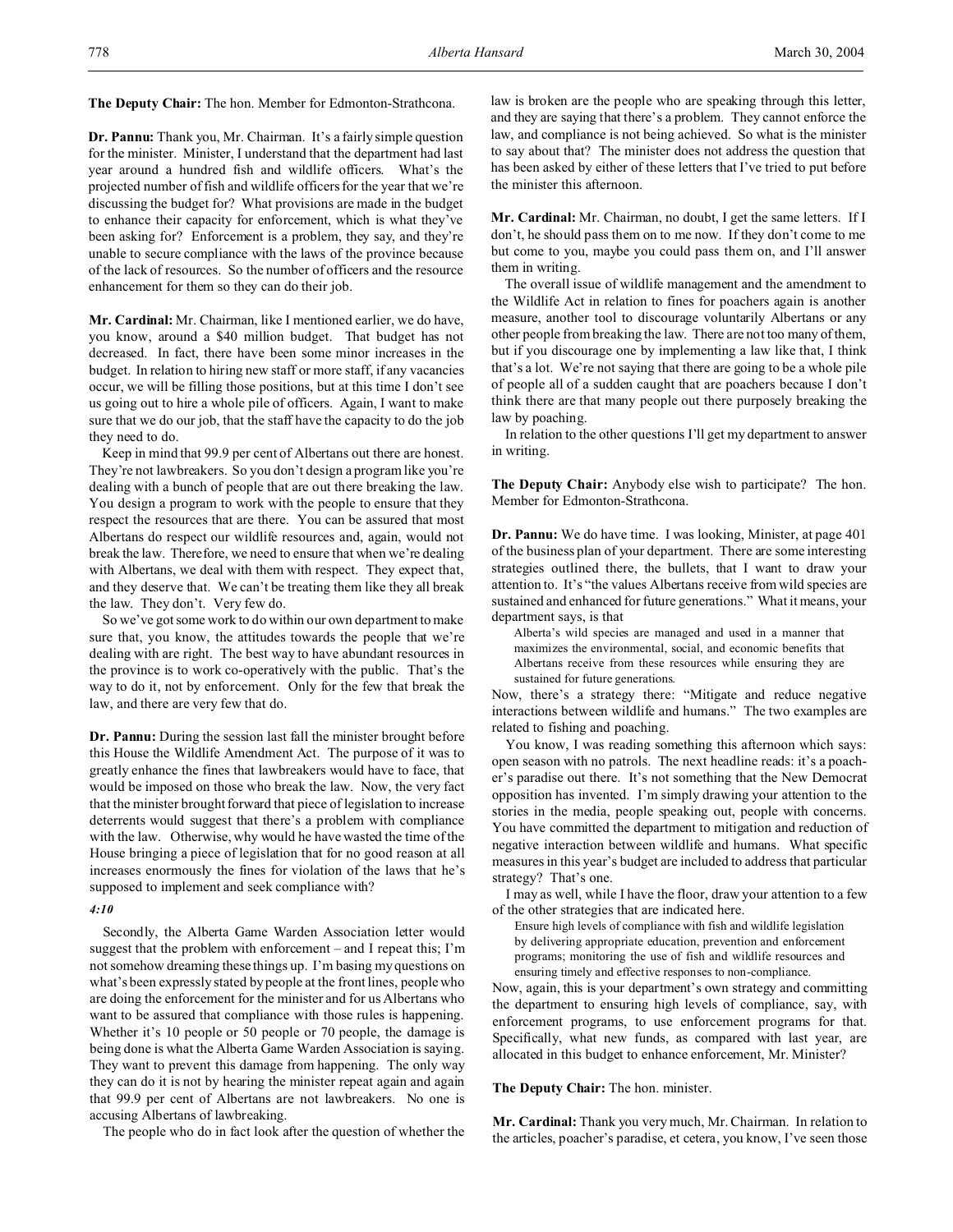We have a major challenge out there. We have deer moving into towns and cities, moose moving into towns and cities, elk moving into towns and cities, black bear moving into towns and cities; also, coyotes and foxes and cougars, in some cases. It's a challenge because they're all of a sudden in town. Thirty years ago or 40 years ago you didn't see that. Thirty or 40 years ago you would have never seen a deer in northern Alberta. Today it's common to drive between Athabasca and Calling Lake, for an example, and see 30 or 40 deer along the highway.

So we've got that challenge that faces us. In fact, you know, I don't have too many people phoning saying that there are a lot of poachers out there. I still believe that most Albertans are very, very honest, and I'm sure you'll agree with that too. But we have to deal with the issue of the urbanization of animals.

We have to have some form of a balanced hunt to ensure that they remain wild. For the health of animals it is better for them to remain wild than move into towns because it creates a major problem for everybody. What we will be doing this coming fall is extending a lot of our hunting season: different forms to increase some of the hunting, the length of hunting, type of animal, et cetera, to try and reduce areas where there is a problem, to target the populations.

So with that, Mr. Chairman, I'll sit down again, and I'll get my staff to do it in writing.

**The Deputy Chair:** The hon. Member for Edmonton-Strathcona.

**Dr. Pannu:** Thank you, Mr. Chairman. I want to thank the minister for being patient and dealing with my questions with the seriousness I hope that they deserve.

The minister just made a reference to extending the hunting season to deal with what he called the urbanization of wild animals. I have a slightly different question. It's related to hunting. Grizzlies in this province, the Alberta wildlife association is saying, are an endangered species. There are far fewer now than there were some years ago and, certainly, far fewer than there were several hundred years ago. They're on the endangered species list. Will the minister in fact ban grizzly hunting in the province rather than extending the season for hunting grizzlies as well as some other species that he thinks are getting into urban areas?

#### *4:20*

**Mr. Cardinal:** Mr. Chairman, at this time we have no plans to completely shut the hunting down, but we have plans to put in better monitoring programs, better management programs to ensure that the population remains reasonably healthy.

As I indicated earlier, it's a hard animal to manage; it's a hard animal to monitor. In fact, because grizzly bears hibernate – and the wintertime would be the time you'd be able to see them better. So they're not out. They come out in the summertime, the spring, when the leaves are out. They can hear so well that if you get a helicopter 10 miles away that wants to count the animals, you'd never find them. Therefore, it's a tough one. We estimate anywhere around 500 population now in Alberta and maybe more in some areas.

We've reduced the hunt by over 30 per cent. In fact, two years ago we issued 130 licences. This year we are only issuing 73. When we released 130 licences, the number taken out was around 12 a year. We not only reduced the numbers; we also moved the hunting from southern Alberta, where there's a lot more pressure along the eastern slopes, to north of Grande Prairie and that region, where farmers are having some difficulties with grizzly bear and black bear. We are, you know, continuing to manage the hunt.

That's one animal you want to keep wild because, like I say, if you do run into a grizzly bear – it doesn't matter where, downtown or in the bush – either the grizzly bear is dead or you're dead. There are no ifs or buts. That's the nature of the animal, unfortunately. It is hard to manage.

So at this time I can't commit to closing down that season completely for those reasons also.

**The Deputy Chair:** The hon. Member for Edmonton-Strathcona.

**Dr. Pannu:** Thank you, Mr. Chairman. This is to the minister again, from his strategies for the section on wildlife protection on page 401. What caught my eye is an interesting statement: "Promote healthy fish and wildlife populations by working with stakeholders to mitigate, detect and manage threats from disease and invasive alien species." What's that reference to, Mr. Minister? Invasive alien species. Which members of the wildlife are threatened by the invasive presence of what alien species?

**Mr. Cardinal:** I'm not sure exactly where that question fits in, Mr. Chairman, but, again, I will get my department to put it in writing.

There are – and I gave an example earlier – wildlife challenges. Just for an example, the one I used was the caribou population, which is threatened. Now, the threat is not from development. It's not from First Nations because it's not our food source, except in northwestern Alberta, I believe, Meander River, that area. There some of the First Nations may use caribou as a food source.

But the biggest threat for the caribou is the wolf population. Therefore, you know, that is the big threat. So how do you manage the caribou then? Do you reduce the population of the wolves? Those are some of the challenges we're faced with. Trappers do not normally hunt the wolf, so the wolf population has grown. They threaten the deer population. They threaten the moose population. So it's a tough balancing act. Some of those species like the wolves you hardly ever see in your lifetime. There are probably thousands out there. They're dangerous to other animals, even calves when they're born. They're dangerous to calves.

**The Deputy Chair:** The hon. Member for Edmonton-Strathcona.

**Dr. Pannu:** Thank you, Mr. Chairman. My next question to the minister is about the commercial fisheries buyout program that's mentioned as one of the strategies here. We're on page 401. Since we're dealing with the budget, what kind of budget commitments or allocations are included in your budget, Minister, with respect to these commercial fishing buyouts?

**Mr. Cardinal:** The commercial fisheries buyout is part of our strategy to manage the fisheries resources we have in Alberta both for sport fishing and for domestic and commercial and First Nations use. The plan that's in place and which will be implemented this April – and I'll get it out of the budgets later – was developed back in 1991. In fact, I chaired the committee when I was an MLA for Athabasca-Lac La Biche to work along with the Alberta Commercial Fishermen's Association and government to develop and design the fisheries buyout policy. The policy that's in place now only had minor amendments, so it's still a similar policy involving the commercial fisheries.

A number of years ago there were over 800 commercial fishermen in Alberta with access to 34,000 100-yard nets, and a lot of the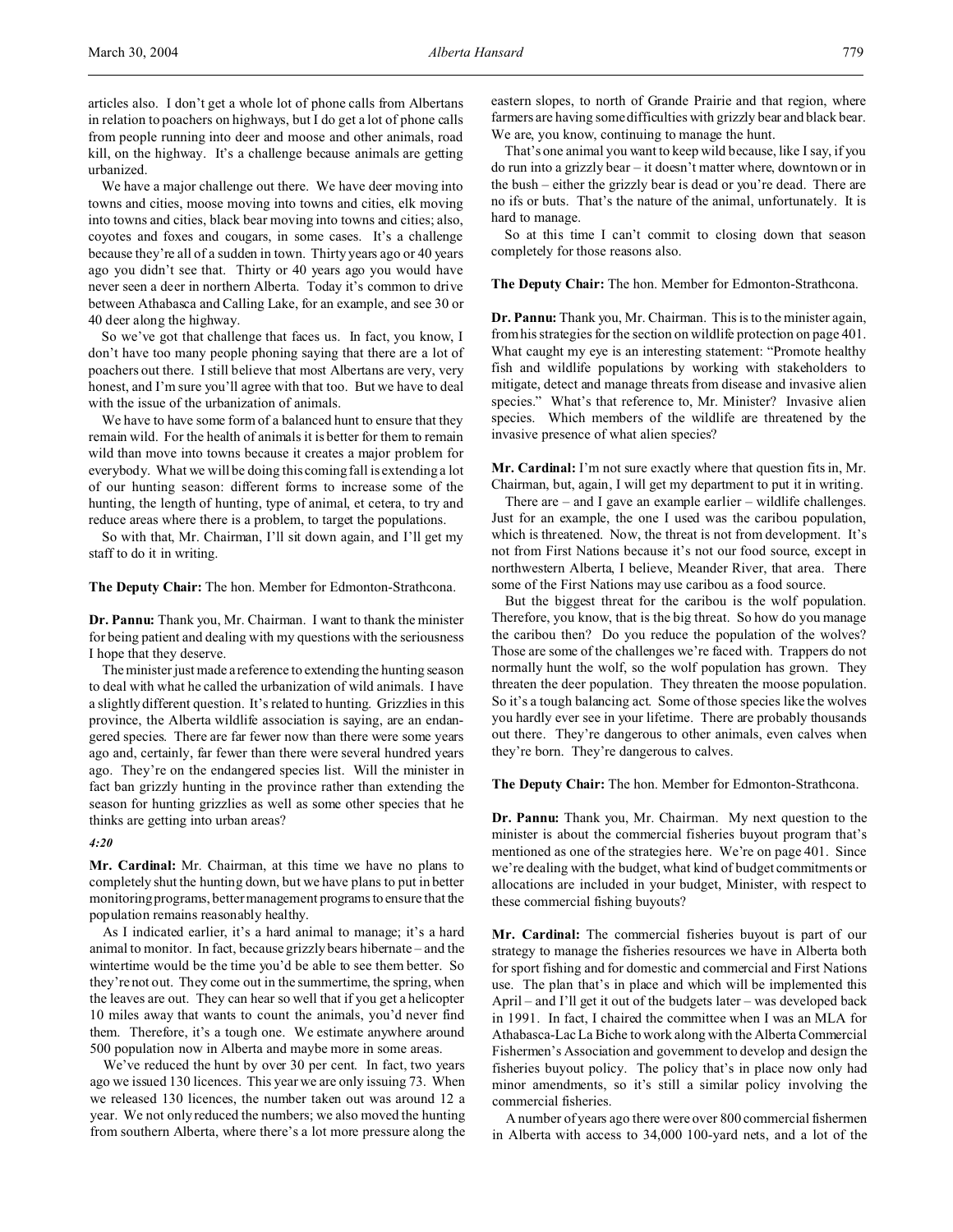fishermen were not doing it as a full-time business. Some were. Because there are so many active commercial fishermen, even for some of the small ones in a lot of cases, it was not economically viable for the people that wanted to concentrate on it because there were so many people after the same resource. The plan is to reduce it to about 200 licences and about 18,000 100-yard nets. That is our target, and that plan would take place over probably three to four years. We've started this year with around \$2 million. There are over 230-some applications already, and I believe it's around 13,000 or 14,000 100-yard nets.

So that is the first phase of probably a three-year program, and it's going to be challenging. We need all your help to do that. We do have a hardship committee in place which will involve the commercial fishermen and some departmental people and some public to sit on this committee. If a person feels that they are not being fairly treated in the buyout process, then we will deal with that. We probably will spend close to \$2 million this fiscal year on that particular program.

**The Deputy Chair:** The hon. Member for Edmonton-Strathcona.

**Dr. Pannu:** Thank you, Mr. Chairman. The minister is committed to striking a balance, I guess, between environmental, social, economic values that Albertans derive from his department's activities. The hon. Member for Lethbridge-East has asked him to perhaps rearrange the priorities there, focus on conservation, environmental sustainability and leave the other two to other ministries. I have this question: given that just recently legislation was passed in this House that loosens requirements for watershed management in forestry reserves – and here I'm referring to Bill 13, the Forest Reserves Amendment Act, related to which numerous environmentalists have expressed deep concern and alarm pointing out that this change would also impact water supplies fed by rivers passing through these reserves, and it's your legislation, I guess – does it make your job easier to seek to strike this balance that you're committing yourself to on a piece of paper, or does it make it harder, as a matter of fact? Which is what I think most Albertans who expressed their concerns on this particular bill would conclude.

#### *4:30*

**Mr. Cardinal:** I'll get the department to answer some of that in writing.

You know, you do have a good point. It continues to be a real challenge out there to maintain the balance between resource development, the environment, and protecting the wildlife resources at the same time.

Because of our economic growth there is a lot of pressure out there on wildlife resources. There is a lot of pressure. We manage over a hundred million acres of public land. There is a lot of pressure out there from all-terrain vehicle users. So we'll continue with these challenges, and I don't think they're about to change as long as our economy continues to grow as strong as it has. People have the dollars to spend, and we should encourage that, not discourage it, but in a planned way, so that is why the Ghost-Waiparous, the 1,500 square kilometres of area for which we are trying to develop an access management plan.

At one time people would drive up and down these streams and lake beds and stuff with all-terrain vehicles, and they still do in some cases. I've flown over; I've seen people drive up and down the streams. That should not be allowed, and the management plan will definitely deal with that.

The other one is the Bighorn backcountry, which is larger yet, 5,000 square kilometres, for which we've developed an access management plan in a similar way. But once you finish those plans, that's not the end of the process. The actual work starts after that.

There's going to be a monitoring committee that will continue overseeing these plans, ensuring that they're developed and a trail system put in properly and enforcement put in properly.

So it is a challenge overall to manage our resources that we have out there, but in relation specifically to the question you have, the department will answer you in writing.

**The Deputy Chair:** The hon. Member for Edmonton-Strathcona.

**Dr. Pannu:** Thank you, Mr. Chairman. Along the same lines as my previous question to the minister, another bill that I think would undermine the ability of the minister to strike this balance is Bill 2, the Black Creek Heritage Rangeland Trails Act. You referred to, you know, proper trails and their monitoring and enforcement.

The Alberta Wilderness Association certainly expressed a great deal of concern about how, in fact, this bill will undermine rather than enhance their capacity to meet the mandate of your department. This is again a legislative initiative that came from your department. While you certainly are quite, I think, credible in terms of outlining the goals, the actual instruments that the department is developing concomitantly with the development of these goals would seem to contradict and suggest that the capacity to accomplish those goals is reduced rather than enhanced by the legislation.

I wonder if you have any comments on that.

**Mr. Cardinal:** Mr. Chairman, I'll get the staff to answer that in writing.

## **The Deputy Chair:** Any further questions?

Hon. members, after considering the business plan and proposed estimates for the Department of Sustainable Resource Development for the fiscal year ending March 31, 2005, are you ready for the vote?

#### **Hon. Members:** Agreed.

| Agreed to:                    |               |
|-------------------------------|---------------|
| Operating Expense and         |               |
| Equipment/Inventory Purchases | \$198,541,000 |
| Capital Investment            | \$3,200,000   |

**The Deputy Chair:** Shall the vote be reported? Are you agreed?

**Hon. Members:** Agreed.

**The Deputy Chair:** Opposed? Carried.

**Mr. Stevens:** Mr. Chairman, I move that we rise and report the estimates of this ministry.

[Motion carried]

[Mr. Shariff in the chair]

**Mr. Johnson:** Mr. Speaker, the Committee of Supply has had under consideration certain resolutions, reports as follows, and requests leave to sit again.

Resolved that a sum not exceeding the following be granted to Her Majesty for the fiscal year ending March 31, 2005, for the following department.

Sustainable Resource Development: operating expense and equipment/inventory purchases \$198,541,000, capital investment \$3,200,000.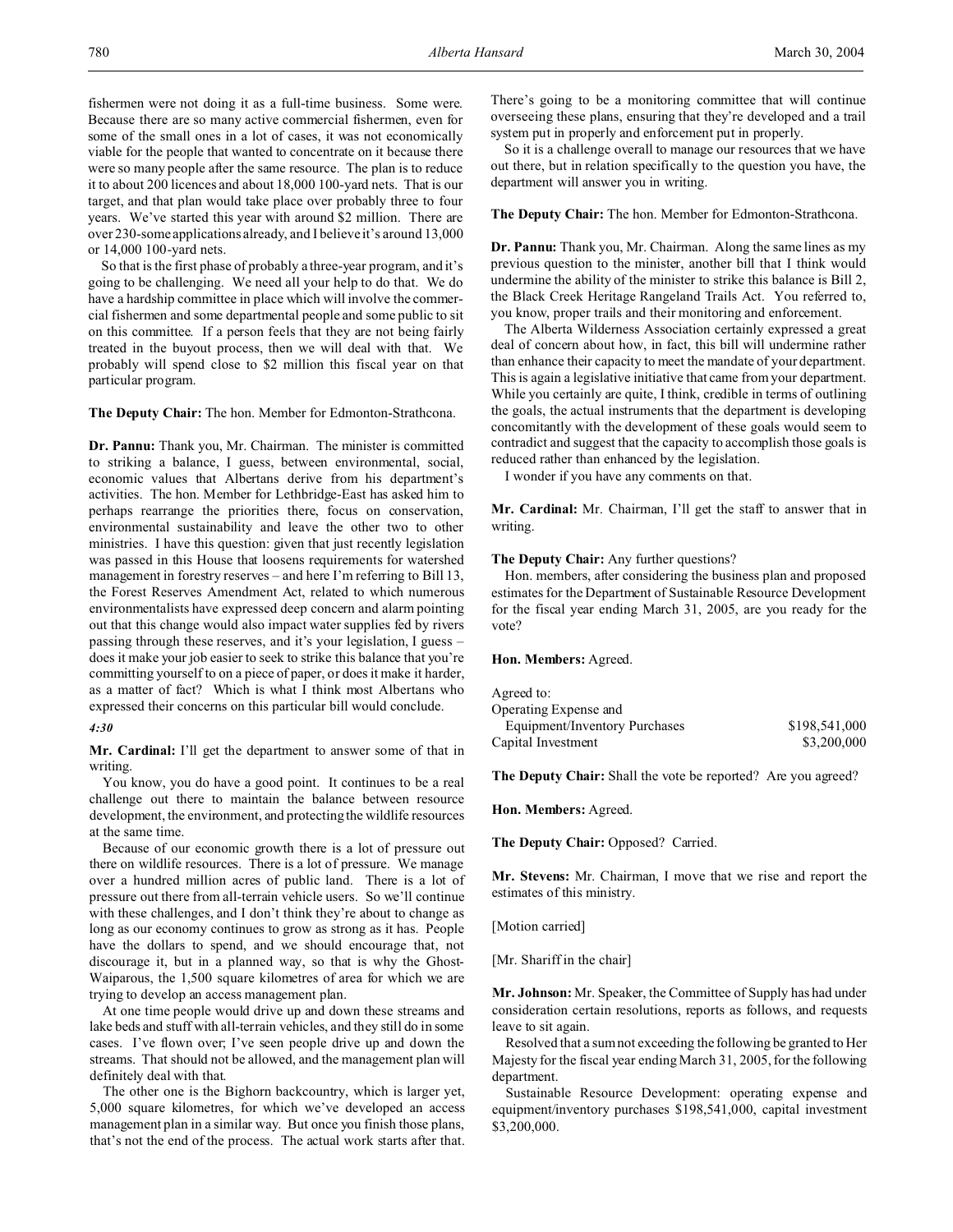**The Acting Speaker:** Does the Assembly concur in the report?

**Hon. Members:** Agreed.

**The Acting Speaker:** Opposed? So ordered.

head: **Private Bills**

# **Second Reading**

#### **Bill Pr. 1**

#### **St. Mary's College Amendment Act, 2004**

**The Acting Speaker:** The hon. Member for Calgary-Shaw.

**Mrs. Ady:** Thank you, Mr. Speaker. I move second reading of Bill Pr. 1, St. Mary's College Amendment Act, 2004.

The purpose of this bill is to make the necessary amendments to the incorporating act to enable St. Mary's College to grant three-year and four-year bachelor of arts degrees and to use the descriptive word "university" in the name as recommended by the Private Colleges Accreditation Board and as supported by the Minister of Learning.

Thank you, Mr. Speaker.

**The Acting Speaker:** Anybody else? The hon. Member for Calgary-Shaw to close debate.

**Mrs. Ady:** Close debate.

[Motion carried; Bill Pr. 1 read a second time]

## **Bill Pr. 2 Sisters of Charity of St. Louis of Medicine Hat Statutes Repeal Act**

**The Acting Speaker:** The hon. Member for Lethbridge-East on behalf of the Member for Edmonton-Glengarry.

**Dr. Nicol:** Thank you, Mr. Speaker. On behalf of the hon. Member for Edmonton-Glengarry I move second reading of Bill Pr. 2, the Sisters of Charity of St. Louis of Medicine Hat Statutes Repeal Act.

Mr. Speaker, the Sisters of Charity of St. Louis of Calgary and Medicine Hat wish to centralize their administrative units in the Calgary office and thus eliminate the need for a separate act to deal with their operations and their tax exemption in Medicine Hat.

*4:40*

**The Acting Speaker:** Anybody else wish to participate in the debate? The hon. Member for Lethbridge-East to close debate.

**Dr. Nicol:** Question.

[Motion carried; Bill Pr. 2 read a second time]

## **Bill Pr. 3 Living Faith Bible College Act**

**The Acting Speaker:** The hon. Member for Olds-Didsbury-Three Hills.

**Mr. Marz:** Thank you, Mr. Speaker. I move second reading of Bill Pr. 3, Living Faith Bible College Act.

This bill will incorporate a private Bible college that will be located near Caroline, Alberta. There's currently a Living Faith Bible College operating there, which has been operated since 1971

by the Living Faith Evangelistic Association. Bill Pr. 3 will create an entity that's distinct from the Living Faith Evangelistic Association, and it will provide for the possibility of moving towards accreditation as well as allowing students to be eligible for access to Canada student loans.

I urge everyone in the Assembly to support this bill. It has been recommended by the Standing Committee on Private Bills.

**The Acting Speaker:** Anybody wish to participate in the debate? The hon. Member for Olds-Didsbury-Three Hills to close debate.

**Mr. Marz:** Question.

[Motion carried; Bill Pr. 3 read a second time]

head: **Private Bills Committee of the Whole**

[Mr. Shariff in the chair]

**The Deputy Chair:** Hon. members, we'll call the committee to order.

## **Bill Pr. 1 St. Mary's College Amendment Act, 2004**

**The Deputy Chair:** Are there any comments, questions, or amendments to be offered with respect to this bill? The hon. Member for Calgary-Shaw.

**Mrs. Ady:** Thank you, Mr. Chairman. I move that Bill Pr. 1 be amended as follows. I believe the amendment has been circulated. Section 4(b) is amended in the proposed section 5 by striking out clause (h) and substituting the following:

- (h) to change the name of the College incorporated by this Act, without further amendment to this Act, provided that
	- (i) if required by the Post-Secondary Learning Act, the College obtains the approval of the Minister of Learning, and
	- (ii) no later than 15 days before the name change is to take effect, the College publishes a notice of the intended name change in The Alberta Gazette.

**The Deputy Chair:** Hon. member, just hold for a minute, please.

Mrs. Ady: Can I call the question?

**The Deputy Chair:** Anybody else wish to participate in the debate?

[The clauses of Bill Pr. 1 as amended agreed to]

[Title and preamble agreed to]

**The Deputy Chair:** Shall the bill be reported? Are you agreed?

**Hon. Members:** Agreed.

**The Deputy Chair:** Opposed? Carried.

## **Bill Pr. 2 Sisters of Charity of St. Louis of Medicine Hat Statutes Repeal Act**

**The Deputy Chair:** Are there any comments, questions, or amendments to be offered with respect to this bill? The hon. Member for Lethbridge-East.